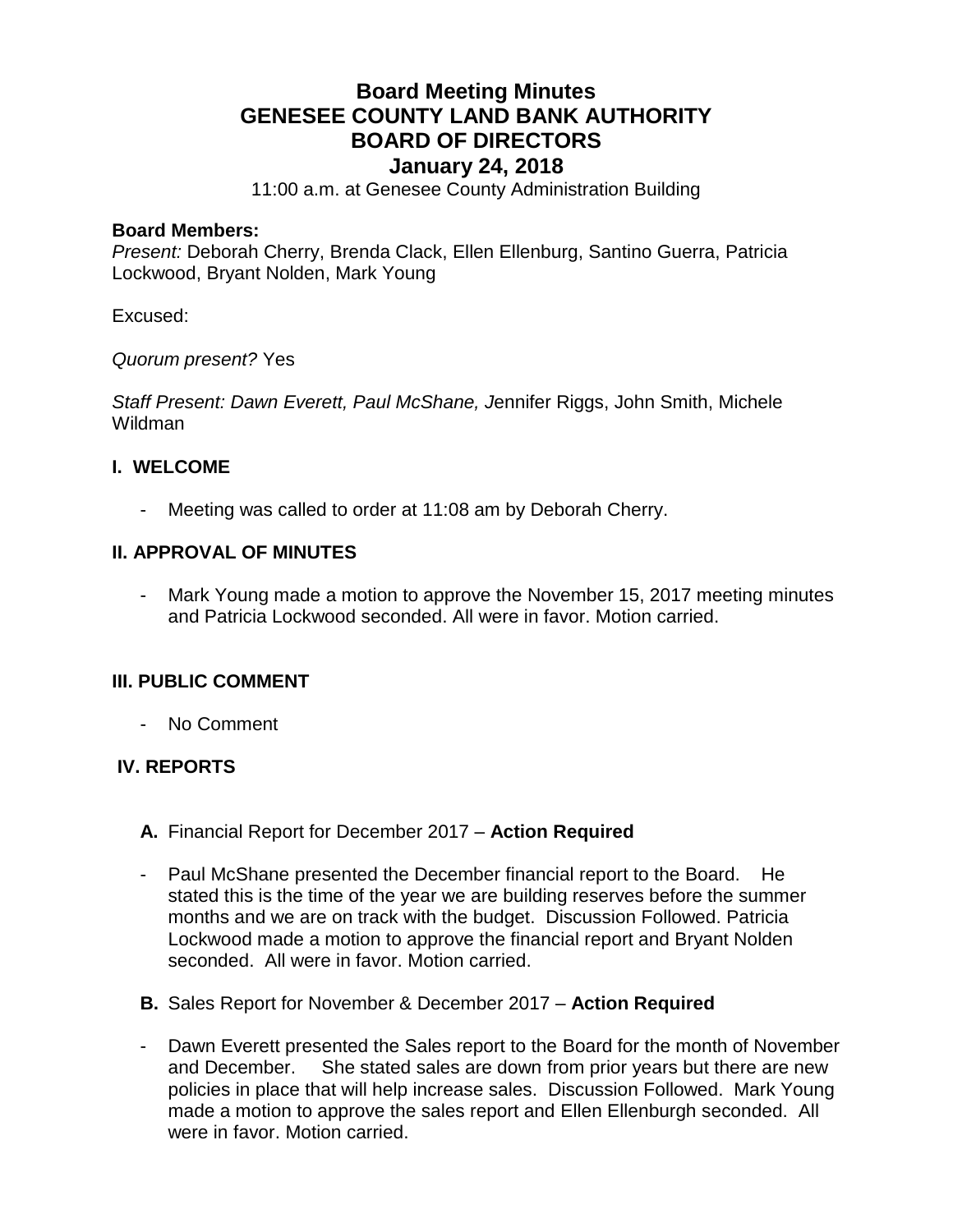# **C.** Demo Contracts – Information Only

## **V. Old Business**

## **VI. New Business**

- A. Purchase Glen Trego (41-08-253-025) **– Action Required**
- Jennifer Riggs presented a memo to the Board regarding purchase request from Glen Trego. Jennifer Riggs stated this purchase needs board approval because he has purchased more than three properties within the year. Discussion Followed. Mark Young made a motion to approve the sale and Bryant Nolden seconded. All were in favor. Motion carried.
- B. Multiple Purchase John Gilliam Jr. (14-24-576-281/282/283/284) – **Action Required**
- Jennifer Riggs presented a memo to the Board regarding purchase request from John Gilliam Jr. Discussion Followed. Bryant Nolden made a motion to approve the sale and Mark Young seconded. All were in favor. Motion carried.
- C. Purchase Kettering University (40-13-201-006**) – Action Required**
- Jennifer Riggs presented a memo to the Board regarding purchase request from Kettering University. Jennifer Riggs stated the property is occupied and Kettering University is willing to relocate the occupant because the property needs to be demoed. Discussion Followed. Mark Young made a motion to approve the sale and Bryant Nolden seconded. All were in favor. Motion carried.
- D. Purchase Ms. Repko/Rennie Sawade (41-09-233-021) **– Action Required**
- Dawn Everett presented a memo to the Board regarding purchase request from Ms. Repko/Rennie Sawade. Dawn stated this needs board approval because of multiple names on the contract. Discussion Followed. Mark Young made a motion to approve the sale and Bryant Nolden seconded. All were in favor. Motion carried.

#### E. Purchase – Beverly Biggs-Leavy/Roy Steven White (46-35-356-008) **– Action Required**

- Dawn Everett presented a memo to the Board regarding purchase request from Beverly Biggs-Leavy/Roy Steven White. Dawn stated they intend to renovate the property and turn it into a restaurant within one year. Discussion Followed. Mark Young made a motion to approve the sale and Bryant Nolden seconded. All were in favor. Motion carried.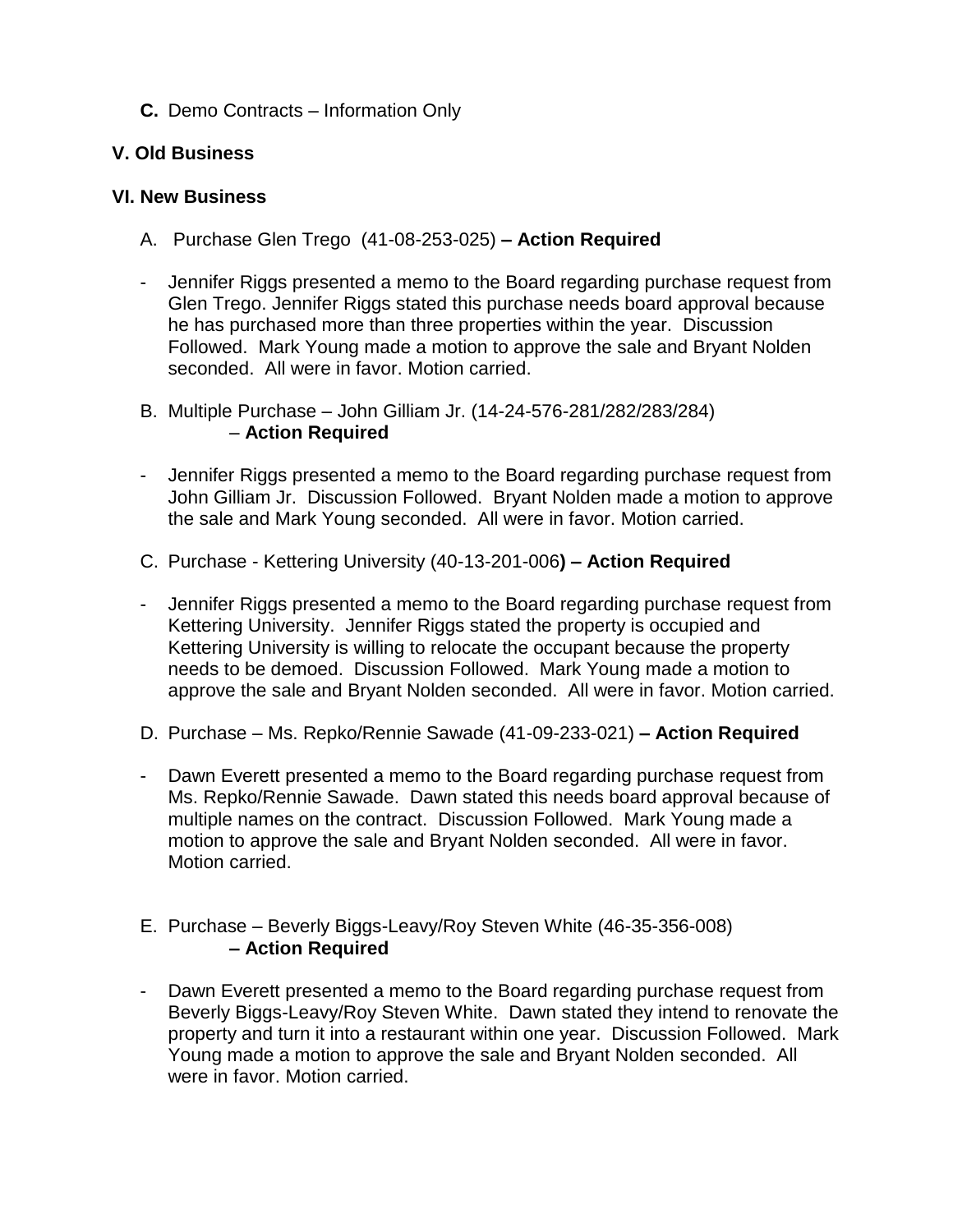## F. Multiple Purchase – Asbury Community Development **– Action Required**

- Jennifer Riggs presented a memo to the Board regarding purchase request from Asbury Community Development. Jennifer stated they want to purchase the properties for agriculture. Discussion Followed. Mark Young made a motion to approve the sale and Bryant Nolden seconded. All were in favor. Motion carried.
- G. Multiple Purchase WT Stevens **– Action Required**
- Dawn Everett presented a memo to the Board regarding purchase request from WT Stevens. Dawn stated they are currently using the property and want to build a storage building. Discussion Followed. Mark Young made a motion to approve the sale and Bryant Nolden seconded. All were in favor. Motion carried.
- H. Policy for purchasing Land Bank demolitions **– Action Required**
- Dawn Everett presented a policy to the Board regarding purchasing Land Bank demolitions. Discussion Followed. Mark Young & Pat Lockwood made an amendment motions to the policy and Bryant Nolden seconded. All were in favor. Motion carried.
- VII. Executive Director See Packet
- Discussion Followed. Mark Young made a motion to approve the Executive Director report and Bryant Nolden seconded. All in favor. Motion carried
- VIII. Closed Session **Action Required**
- Mark Young made a motion for the Board to go into a closed session under section (8)e of the Open Meetings Act, to consult with their Attorney Peter Goodstein. Bryant Nolden seconded. A roll call was done and all were in favor.
- IX. **ADJOURN -** Meeting was adjourned at 12:13 pm
- X. Respectfully Submitted by John Smith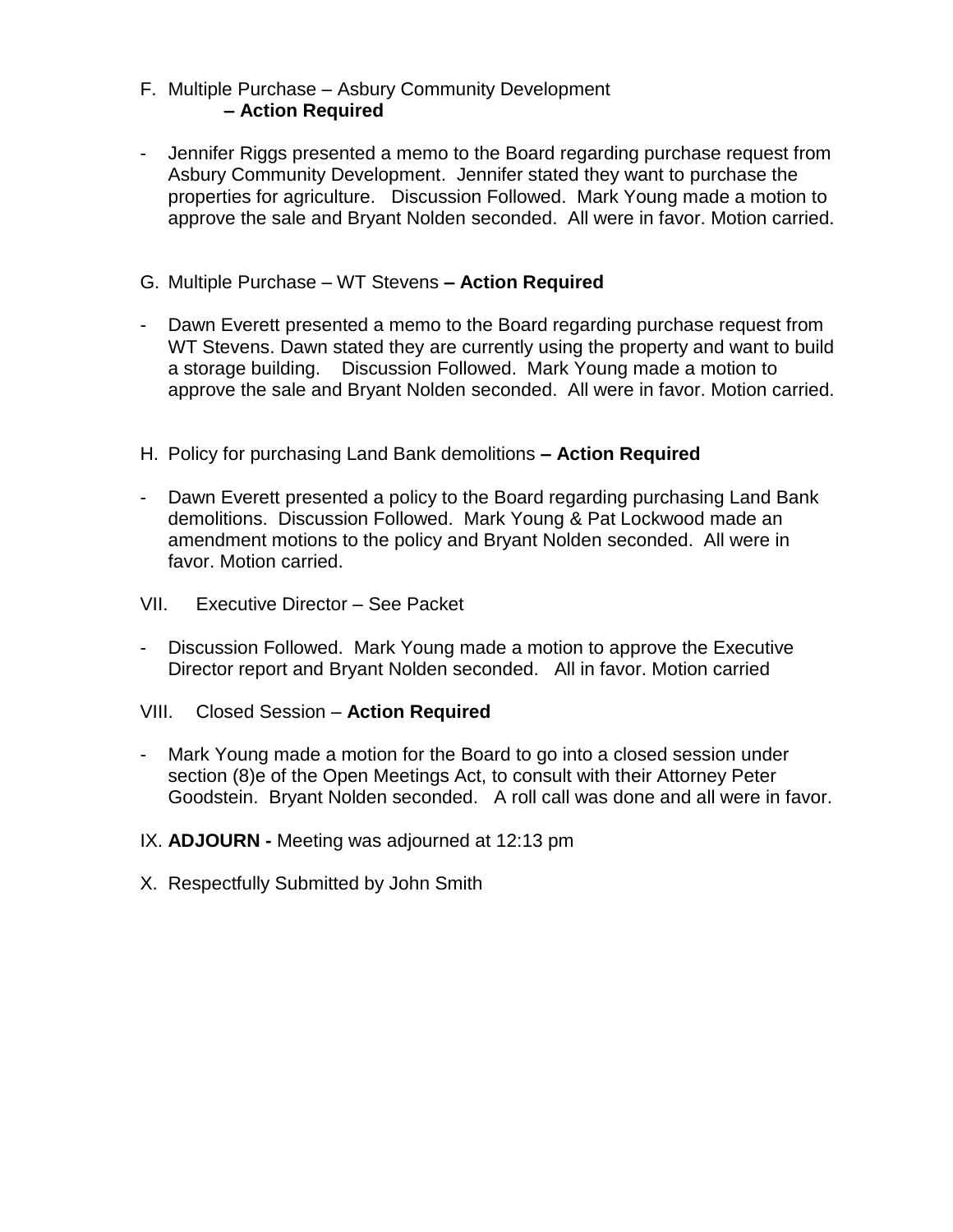# **Board Meeting Minutes GENESEE COUNTY LAND BANK AUTHORITY BOARD OF DIRECTORS February 21, 2018**

11:00 a.m. at Genesee County Administration Building

#### **Board Members:**

*Present:* Deborah Cherry, Brenda Clack, Ellen Ellenburg, Santino Guerra, Patricia Lockwood, Bryant Nolden, Mark Young

Excused:

*Quorum present?* Yes

*Staff Present: Dawn Everett, Paul McShane*, John Smith*, Michele Wildman, Jennifer Riggs, Faith Finholm*

## **I. WELCOME**

Meeting was called to order at 11:05 am by Deborah Cherry.

# **II. APPROVAL OF MINUTES**

- Patricia Lockwood made a motion to approve the January 24, 2018 Open meeting minutes and Ellen Ellenburg seconded. All were in favor. Motion carried.
- Ellen Ellenburg made a motion to approve the January 24, 2018 Closed meeting minutes and Santino Guerra seconded. All in favor except Bryant Nolden Motion carried.

## **III. PUBLIC COMMENT**

Sophia Taylor of 322 Delia St wants to purchase 4 vacant lots and 1 structure on Dewey St. Ms. Taylor was denied by Land Bank because policy does not allow anyone with a prior foreclosure to purchase. The discussion of a language change in policy based off a time frame of when the Foreclosure occurred to be allowed to purchase. Bryant Nolden agreed to revisit in 30 days with the Board.

## **IV. REPORTS**

- **A.** Financial Report for January 2018 **Action Required**
- Paul McShane presented the January financial report to the Board. He stated that we are on track with the budget. Plant Moran was in attendance with results of The Audit Discussion Followed. Bryant Nolden made a motion to approve the financial report and Patricia Lockwood seconded. All were in favor. Motion carried.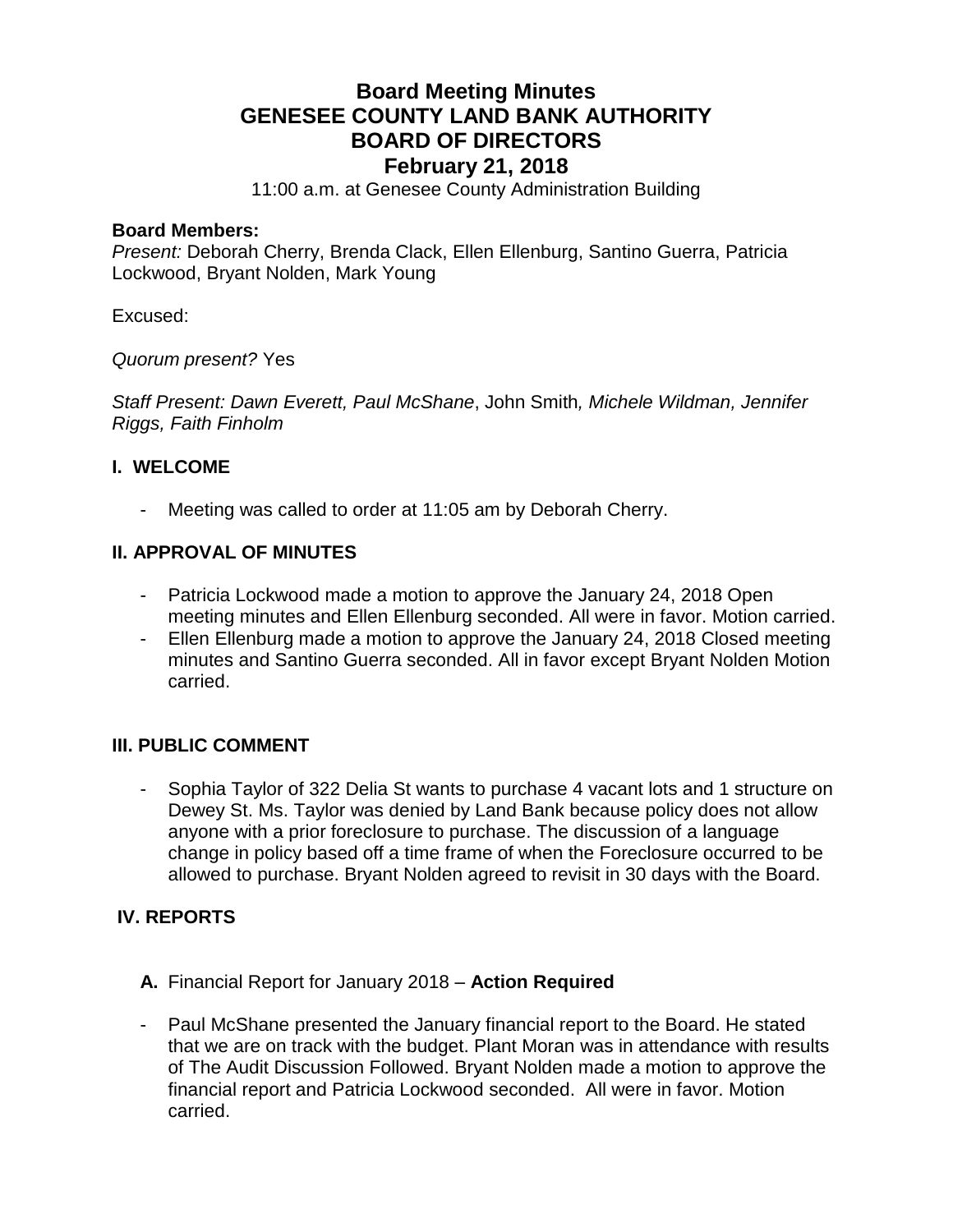- **B.** Sales Report for January 2018 **Action Required**
- Dawn Everett presented the Sales report to the Board for the month of January. She stated sales are on track they expected. She also stated that the column of prior year was added to her report. Discussion Followed. Bryant Nolden made a motion to approve the sales report and Ellen Ellenburgh seconded. All were in favor. Motion carried.
- **C.** Demo Contracts Information Only

## **V. Old Business**

# **VI. New Business**

A. Multiple applicant request to purchase property **– Action Required**

Jennifer Riggs presented a memo to the Board regarding purchase Mr. William Craft and Mr. Joseph Leask of 2544 Bertha Ave., Flint are jointly requesting to purchase the residential vacant property, located at (3064) Dartmouth Ave. (Parcel Number 07-03-527-094). Discussion Followed. Bryant Nolden made a motion to approve the sale and Ellen Ellenburg seconded. All were in favor. Motion carried.

- B. Community Block Grant **Action Required**
- Michele Wildman presented a memo on CDBG funds being received in the City of Flint Area. Discussion Followed. Brenda Clack made a motion to approve the sale and Ellen Ellenburg seconded. All were in favor. Motion carried.
- C. Code of Ethics **– Action Required**
- Michele presented the Code of Ethics for The Genesee County Land Bank in the packet as the First reading. Discussion Followed. On Hold No Motion
- VII. Executive Director See Packet

- Discussion Followed. Pat Lockwood made a motion to approve the Executive Director report and Bryant Nolden seconded. All in favor. Motion carried
- VIII. **ADJOURN -** Meeting was adjourned at 12:10 pm
- IX. Respectfully Submitted by Yolanda Collins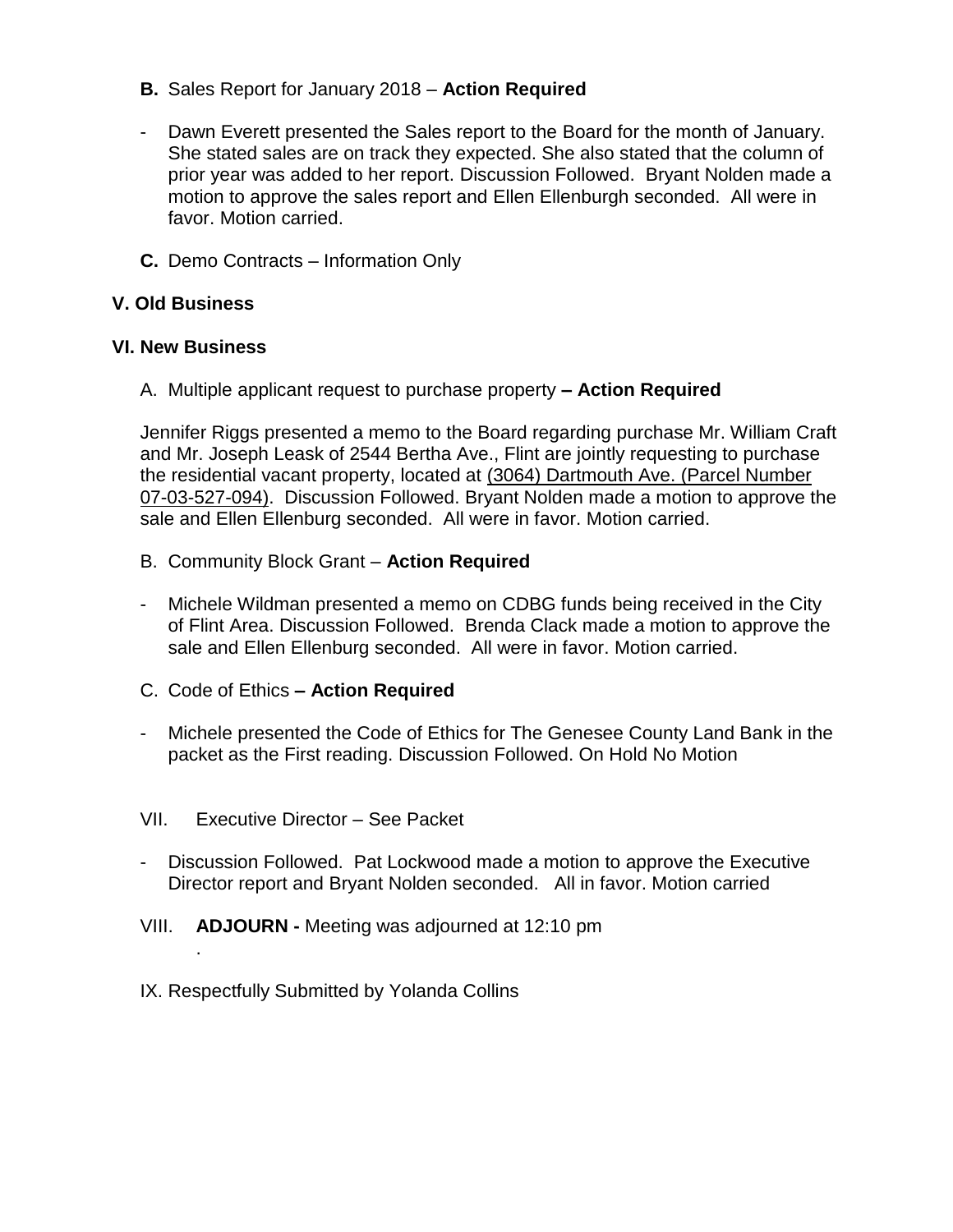# **Board Meeting Minutes GENESEE COUNTY LAND BANK AUTHORITY BOARD OF DIRECTORS March 21, 2018**

11:00 a.m. at Genesee County Administration Building

#### **Board Members:**

*Present:* Deborah Cherry, Brenda Clack, Bryant Nolden, Mark Young

Excused: Santino Guerra, Patricia Lockwood, Ellen Ellenburg

#### *Quorum present?* Yes

*Staff Present: Dawn Everett, Paul McShane*, John Smith*, Michele Wildman, Jennifer Riggs*

#### **I. WELCOME**

Meeting was called to order at 11:08 am by Deborah Cherry.

#### **II. APPROVAL OF MINUTES**

- Bryant Nolden made a motion to approve the Feb  $21<sup>st</sup>$ , 2018 meeting minutes and Brenda Clack seconded. All were in favor. Motion carried.

## **III. PUBLIC COMMENT**

Adam Ford 2530 Church Ave Flint, MI. Wants the board to consider using a realtor to sell Land Bank property. Mr. Adams also has concern on properties not being sold along the Riverfront due to an "development of condos and townhouses" Michele and Deb stated that they will look into his concerns that Land Bank is not building any property along the river

Jermaine Wilkes 1638 Terrian presented that due to a prior foreclosure he was denied by the Land Bank to purchase a home and he is coming before the board to ask to be reconsidered. The board notified him that they are looking into revising the policy. Discussion Followed

Tony Palladeno Jr. Spoke on the homes in the Kearsley Park area where he resides are not being taken care of by the Land Bank. He feels that his concerns have not been addressed.

## **IV. REPORTS**

- **A.** Financial Report for February 2018 **Action Required**
- Paul McShane presented the January financial report to the Board. He stated that February is a slow month. No big expenditures and we are in a good position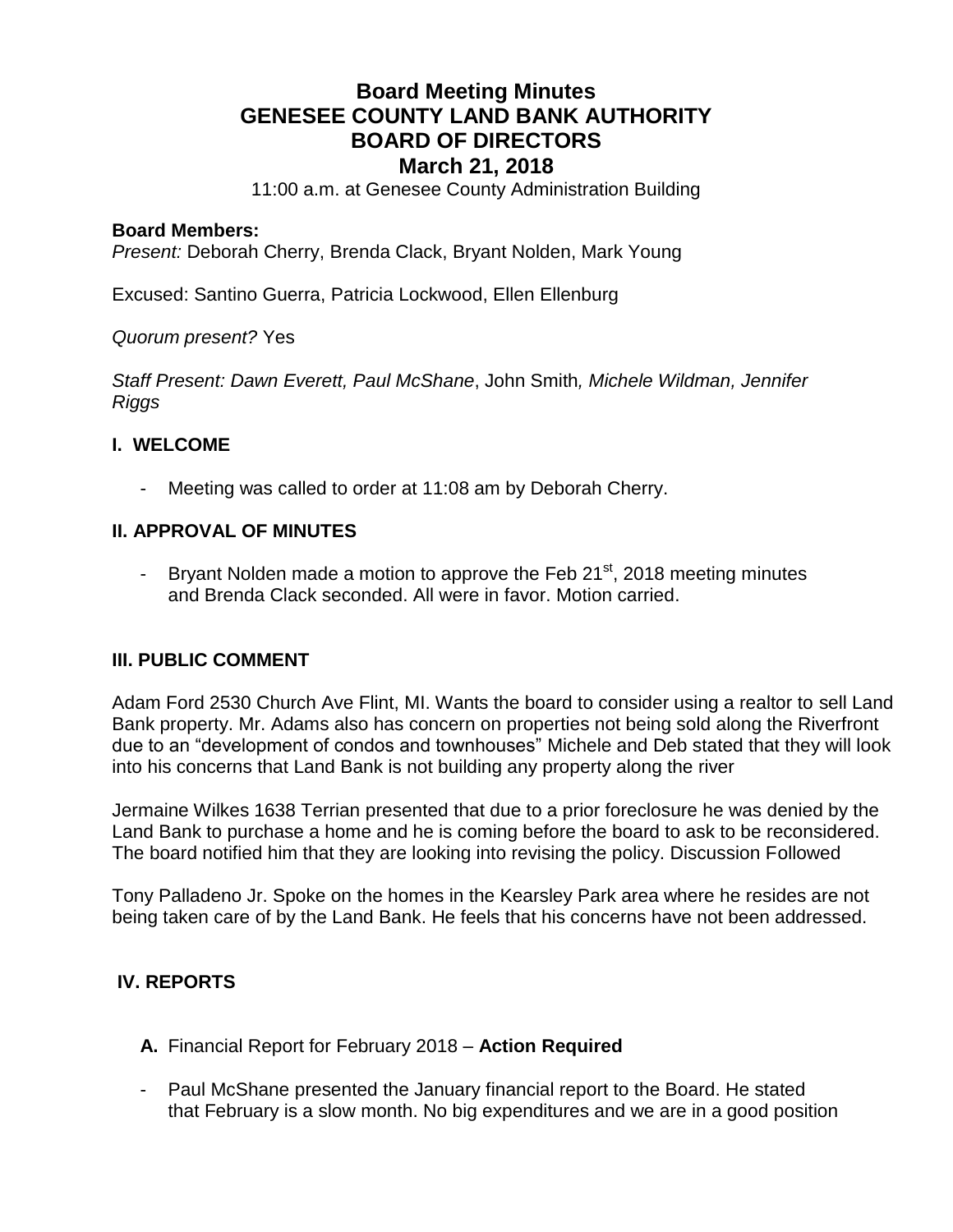at this time. Bryant Nolden made a motion to approve the financial report and Mark Young seconded. All were in favor. Motion carried.

- **B.** Sales Report for February 2018 **Action Required**
- Dawn Everett presented the Sales report to the Board for the month of January. She stated sales are about where they expected. The sales team has a new method of selling and it is called "Featured Homes". The land Bank feature's 3 homes a week as an open house and potential buyers attend the open house then they fill out the application and bid form. Those with the highest and best bid are then vetted. Since March  $15<sup>th</sup>$  9 homes have closed at the average sale price of \$9255.00. The redevelopment of Glenn Acres had 3 submissions and the finalist will be interviewed March 21<sup>st</sup>, 2018 including Community First and Imagine Brinshore. Discussion Followed. Bryant Nolden made a motion to approve the sales report and Brenda Clack seconded. All were in favor. Motion carried.
- **C.** Demo Contracts Information Only

## **V. Old Business**

- **A. Code of Ethics-** Michele spoke: First reading was given at the February 2018 meeting to allow more time for the board to review. The Effective Date is May 1<sup>st</sup>, 2018 Bryant Nolden made a motion to approve and Brenda Clack seconded. All were in favor. Motion carried.
- **B. Sophia Taylor-** Michele Wildman gave an update on Sophia Taylor. Update sales procedure will be at the April meeting. No Action Required

## **VI. New Business**

..

- A. Jennifer Rigs presented:521 MC Aras Kettering- wants to purchase Bryant Nolden made a motion to approve and Brenda Clack seconded. All were in favor. Motion carried
- B. Dawn Everett presented: New Life Church wants to purchase the property at 1201 W. Pasadena to demolish and grow a garden. Bryant Nolden made a motion to approve and Brenda Clack seconded. All were in favor. Motion carried
- C. Dawn Everett presented: Sean Groves wants to purchase a  $4<sup>th</sup>$  lot and needs board approval**.** Bryant Nolden made a motion to approve and Mark Young seconded. All were in favor. Motion carried
- D. Michele Wildman presented: A MOU with the Genesee County Metropolitan Planning Commission has invested federal funds and would like the Land Bank to hold until final disposition of the property at 3122 Lyndon Bryant Nolden made a motion to approve and Brenda Clack seconded. All were in favor. Motion carried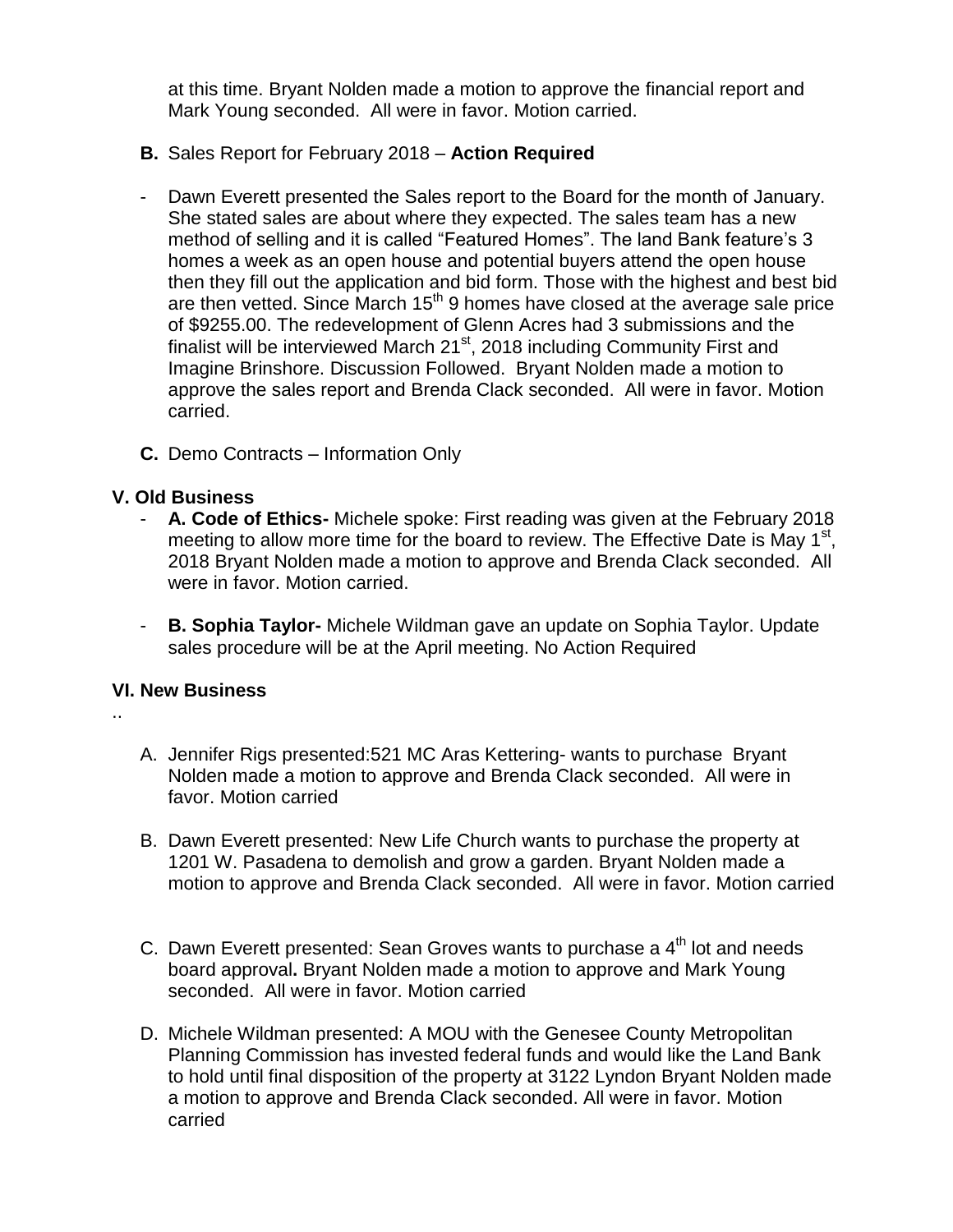- E. 745 E. Bundy-Bryant Nolden wants to purchase the property, Discussion followed Mark Young made a motion to approve and Brenda Clack seconded. Nolden Abstained All else were in favor. Motion carried
- VII. Executive Director See Packet

- VIII. **ADJOURN -** Meeting was adjourned at 12:10 pm
- IX. Respectfully Submitted by Yolanda Collins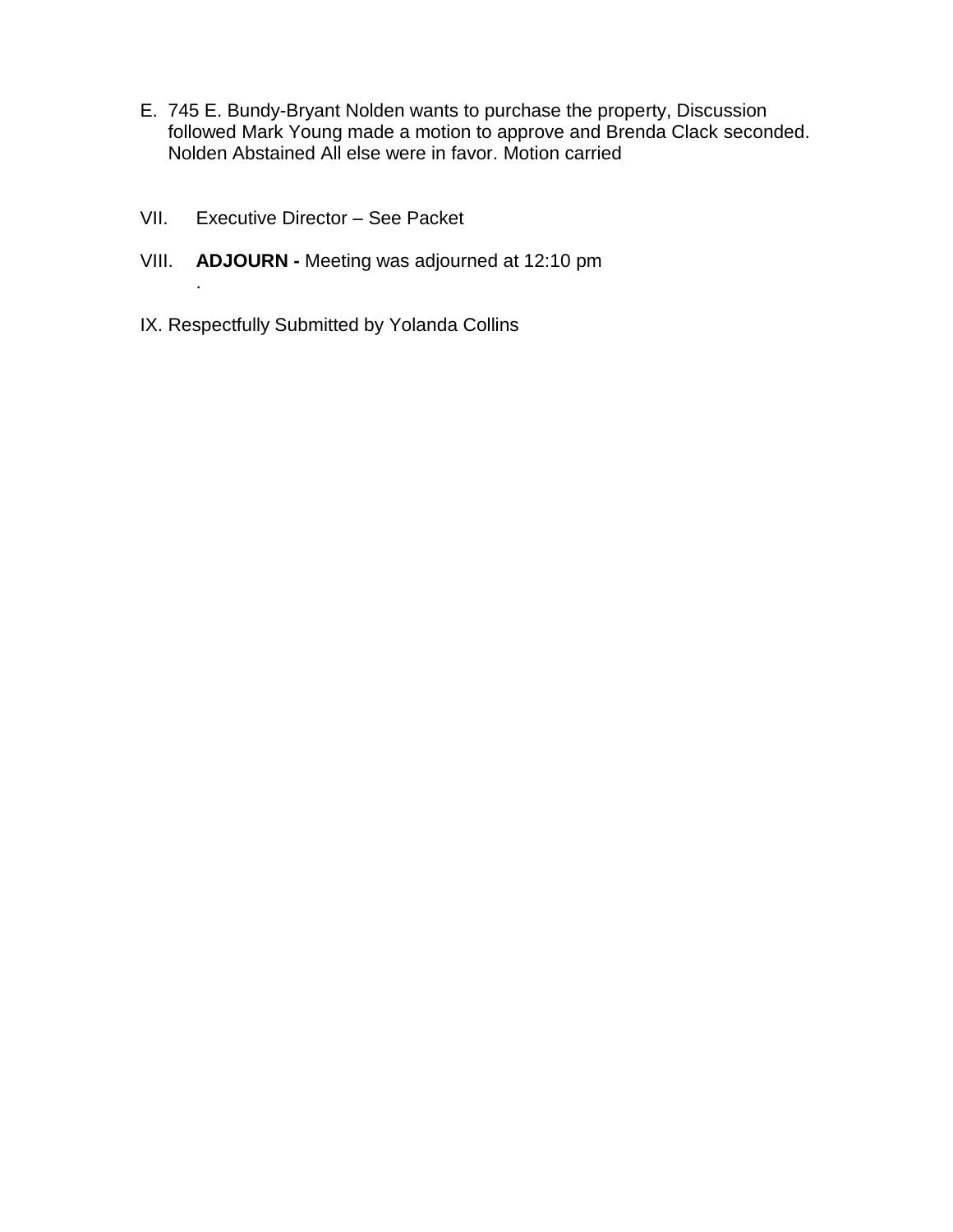# **Board Meeting Minutes GENESEE COUNTY LAND BANK AUTHORITY BOARD OF DIRECTORS April 18, 2018**

11:00 a.m. at Genesee County Administration Building

#### **Board Members:**

*Present:* Deborah Cherry Santino Guerra, Patricia Lockwood, Bryant Nolden, Mark Young

Excused: Brenda Clack, Ellen Ellenburg,

*Quorum present?* Yes

*Staff Present: Dawn Everett, Paul McShane*, John Smith*, Michele Wildman, Jennifer Riggs, Yolanda Collins*

#### **I. WELCOME**

Meeting was called to order at 11:06 am by Deborah Cherry.

## **II. APPROVAL OF MINUTES**

- Mark Young made a motion to approve the March 15, 2018 meeting minutes and Bryant Nolden seconded. All were in favor. Motion carried.

## **III. PUBLIC COMMENT**

- Cedric Jemison 517 E. Holbrook was denied purchase of lots Dawn will follow up
- Leroy Harris 813 Remington wants to purchase a vacant lot next door to him but it is considered a Commercial Lot staff responded the issue is with the City of Flint if he purchases it. He will need to see them to pursue options for combination.

## **IV. REPORTS**

- **A.**Financial Report for March 2018 **Action Required**
- Paul McShane presented the March financial report to the Board. Paul stated that we are half way through the fiscal year and that our sales revenue is at the 50% mark. We are close to budget on the 5/50 collection and the bond payment was made last month. Bryant Nolden made a motion to approve the financial report and Mark Young seconded. All were in favor. Motion carried.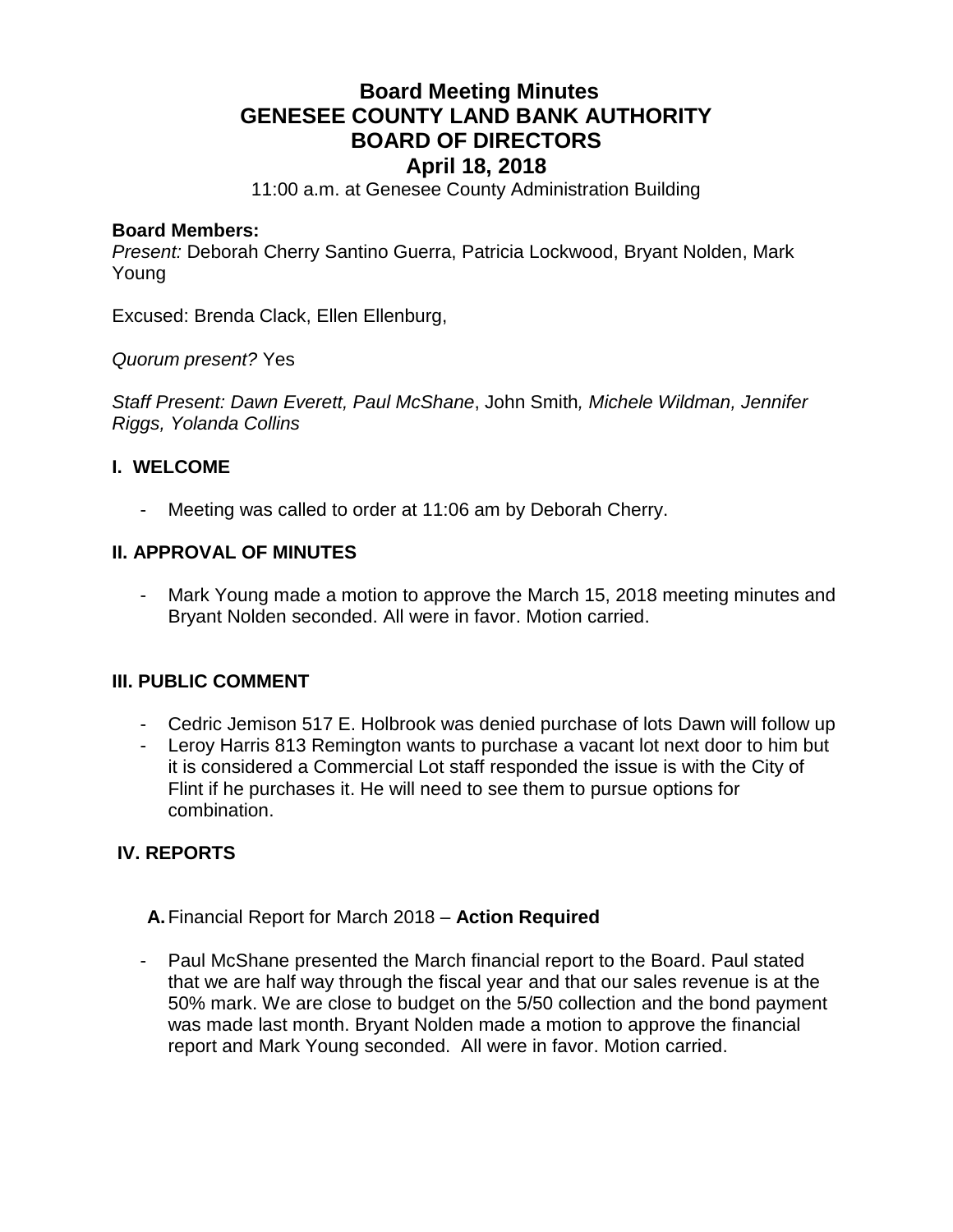# **B.**Sales Report for March 2018 – **Action Required**

- Dawn Everett presented the Sales report to the Board for the month of March. Dawn stated that sales were around \$345,000 (27 Vacant Lots and 24 Structures). Patricia Lockwood made a motion to approve the sales report and Bryant Nolden seconded. All were in favor. Motion carried.
- **C.**Multiple Property Request/Variance from City Master Plan-**Action Required** - Jennifer presented on behalf of Leroy Harris to Purchase multiple lots next to his home. Discussion followed. All in favor -Jennifer presented on behalf of Ramie Yelle whom wants to purchase multiple vacant lots near his home to put in orchard. Discussion followed
- **D.**Demo Contracts Information Only

# **V. Old Business**

## **VI. New Business**

.

**A.** Development Agreement for 1920 Pierson Rd– **Action Required** -Dawn presented that Land Bank received three qualified bids for the property at 1920 Pierson Rd (Community First \$100,000, Image Brenshire \$25,000 and TWG Development \$Donation). Image Brenshire was chosen and recommended with the bid of \$25000. The development plan for the property is affordable housing and retail space. Discussion Followed. Bryant Nolden made a motion to approve and Mark Young seconded. All were in favor. Motion carried.

**B.** Policies and Procedures – **Action Required**

- Dawn Everett presented the policies. Discussion Followed. Mark Young made a motion to approve and Patricia Lockwood seconded. All were in favor. Motion carried.
- Dawn Everett presented the procedures. Postponed based on the wording it will need to be presented again at the May meeting for approval.
- VII. Executive Director See Packet
- Discussion Followed. Mark Young made a motion to approve the Executive Director report and Santino Guerra seconded. All in favor. Motion carried
- VIII. **ADJOURN -** Meeting was adjourned at 12:06 pm
- IX. Respectfully Submitted by Yolanda Collins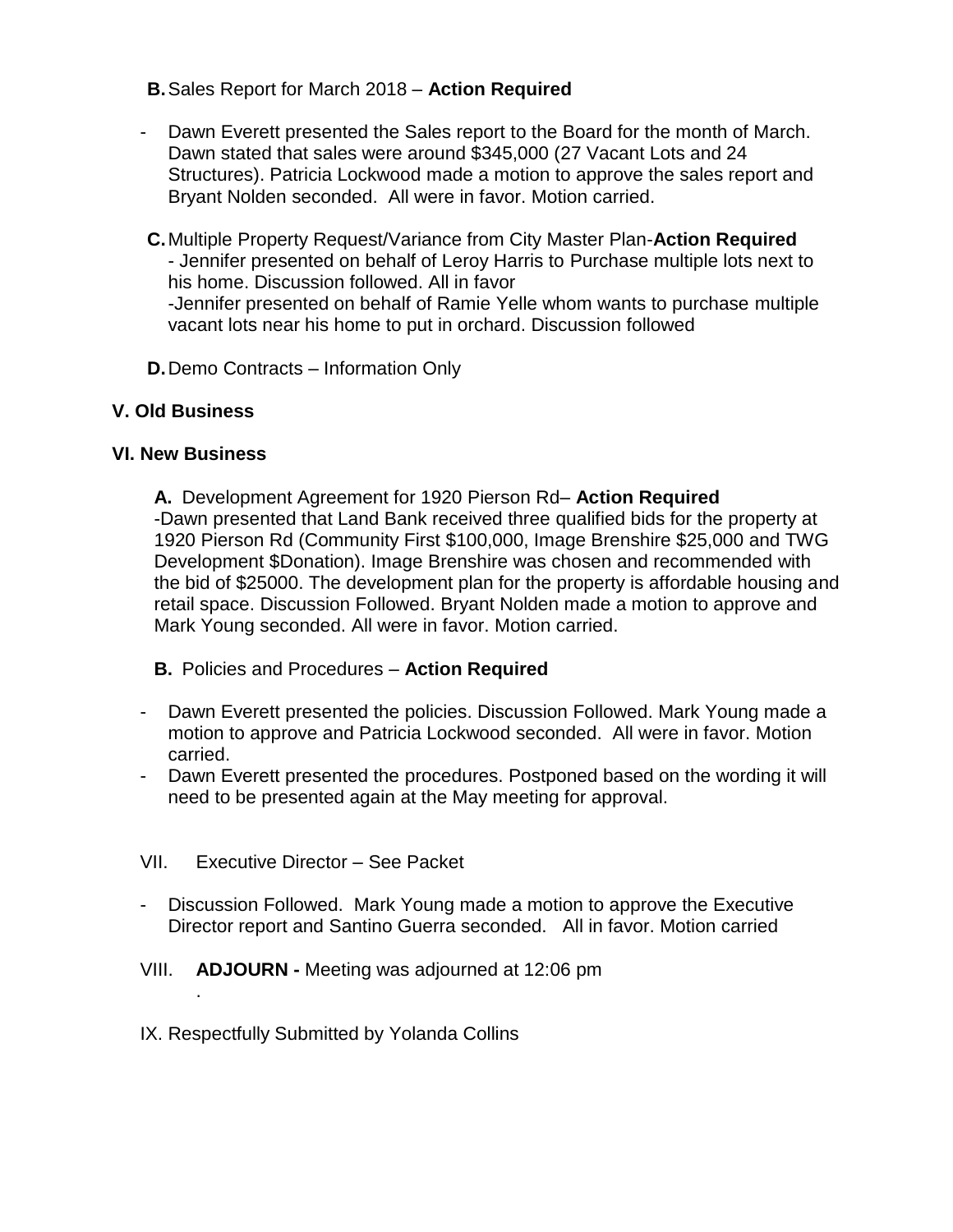# **Board Meeting Minutes GENESEE COUNTY LAND BANK AUTHORITY BOARD OF DIRECTORS May 24, 2018**

1:30p.m. at Genesee County Administration Building

#### **Board Members:**

*Present:* Deborah Cherry Santino Guerra, Patricia Lockwood, Bryant Nolden, Mark Young. Ellen Ellenburg

Excused: Brenda Clack

*Quorum present?* Yes

*Staff Present: Dawn Everett, Paul McShane, Michele Wildman, Jennifer Riggs, Yolanda Collins*

#### **I. WELCOME**

Meeting was called to order at 1:41p.m by Patricia Lockwood.

## **II. APPROVAL OF MINUTES**

- Bryant Nolden made a motion to approve the April 18, 2018 meeting minutes and Ellen Ellenburg seconded. All were in favor. Motion carried.

## **III. PUBLIC COMMENT**

- Marvin Smoot 2297 Toby Beth Dr. 48505. Mr. Smoot has concern with how the workers are maintaining the grass cuts. Discussion followed
- Sophia Taylor 334 Delia 48505. Mrs. Taylor wanted to discuss her experience with the application process since the new procedure has been adopted. Discussion followed.

# **IV. REPORTS**

**A.**Financial Report for April 2018 – **Action Required**

- Paul McShane presented the April financial report to the Board. Mr. McShane stated that the biggest expenditure was the annual insurance renewal. Also the seasonal workers have started so payroll will increase. Bryant Nolden made a motion to approve the financial report and Ellen Ellenburg seconded. All were in favor. Motion carried.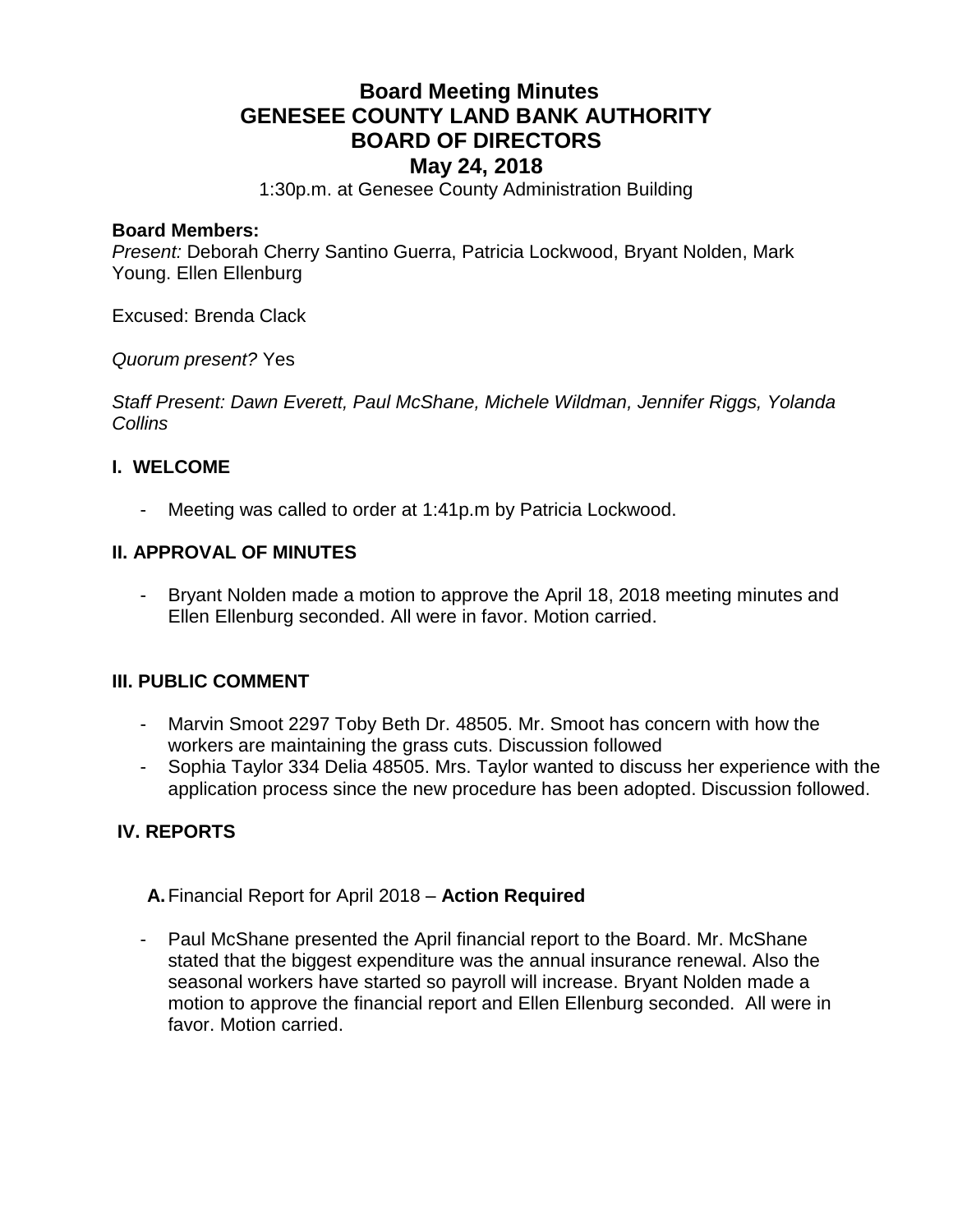## **B.**Sales Report for April 2018 – **Action Required**

- Dawn Everett presented the Sales report to the Board for the month of April. Mrs. Everett stated that sales were around \$171,000 (28 Vacant Lots and 28 Structures). Bryant Nolden made a motion to approve the sales report and Mark Young seconded. All were in favor. Motion carried.
- **C.**Demo Contracts Information Only

# **V. Old Business**

# **VI. New Business**

# **A.** Multiple Parcels– **Action Required**

-Dawn Everett presented: Daniel Nemer a residential builder applied for 4 parcels in the Pine Valley Subdivision. If approved the purchase price would be \$56,000. Discussion Followed. Bryant Nolden made a motion to approve and Mark Young seconded. All were in favor. Motion carried.

# **B.** Multiple Parcels– **Action Required**

-Dawn Everett presented: Mr. Groves has acquired more than 3 properties within a 12 month period and he had the next highest and best offer (\$6512.00 Cash) for the property at 2427 Nebraska. Discussion Followed. Mark Young made a motion to approve and Ellen Ellensburg seconded. All were in favor. Motion carried.

## **C.** Multiple Applicants -**Action Required**.

-Jennifer Riggs presented: Ms. P. Humphrey & Ms. K. Fields requested to jointly purchase an adjacent vacant lot. Bryant Nolden made a motion to approve and Mark Young seconded. All were in favor. Motion carried.

**VII.** Executive Director-See Packet

.

-Discussion Followed Mark Young made a motion to approve and Bryant Nolden seconded. All were in favor. Motion carried

- **VIII. ADJOURN -** Meeting was adjourned at 2:15 pm by Deb Cherry
- **IX.** Respectfully Submitted by Yolanda Collins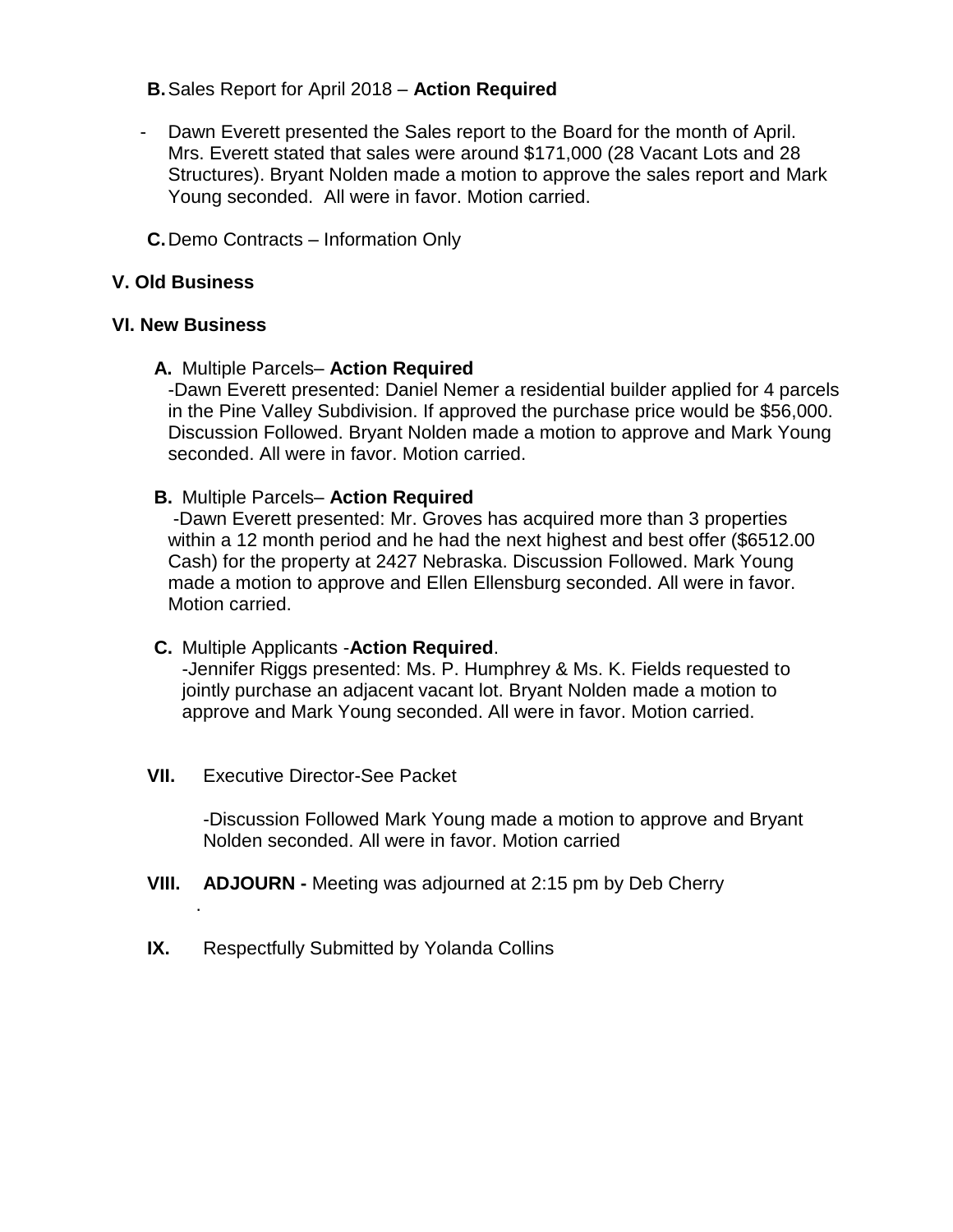# **Board Meeting Minutes GENESEE COUNTY LAND BANK AUTHORITY BOARD OF DIRECTORS July 18th, 2018**

11:00a.m. at Genesee County Administration Building

#### **Board Members:**

*Present:* Santino Guerra, Patricia Lockwood, Mark Young. Ellen Ellenburg

Excused: Brenda Clack, Bryant Nolden, Deborah Cherry

*Quorum present?* Yes

*Staff Present: Dawn Everett, Paul McShane, Michele Wildman, Jennifer Riggs, Yolanda Collins, Renee Harvey*

#### **I. WELCOME**

Meeting was called to order at 11:06a.m. by Patricia Lockwood.

#### **II. APPROVAL OF MINUTES**

- Mark Young made a motion to approve the May  $24<sup>th</sup>$ , 2018 meeting minutes and Santino Guerra seconded. All were in favor. Motion carried.

#### **III. PUBLIC COMMENT**

- No public comments

## **IV. REPORTS**

**A.**Financial Report for June 2018 – **Action Required**

- Paul McShane presented the June financial report to the Board. Mr. McShane stated that the biggest expenditures for the month were the cost of the seasonal workers and that the Land Bank received close to \$700,000 in 5/50 tax revenue. Mark Young made a motion to approve the financial report and Ellen Ellenburg seconded. All were in favor. Motion carried.
- Discussion followed regarding the upcoming 2018/2019 fiscal year budget and the formation of a budget sub-committee to review the proposed budget.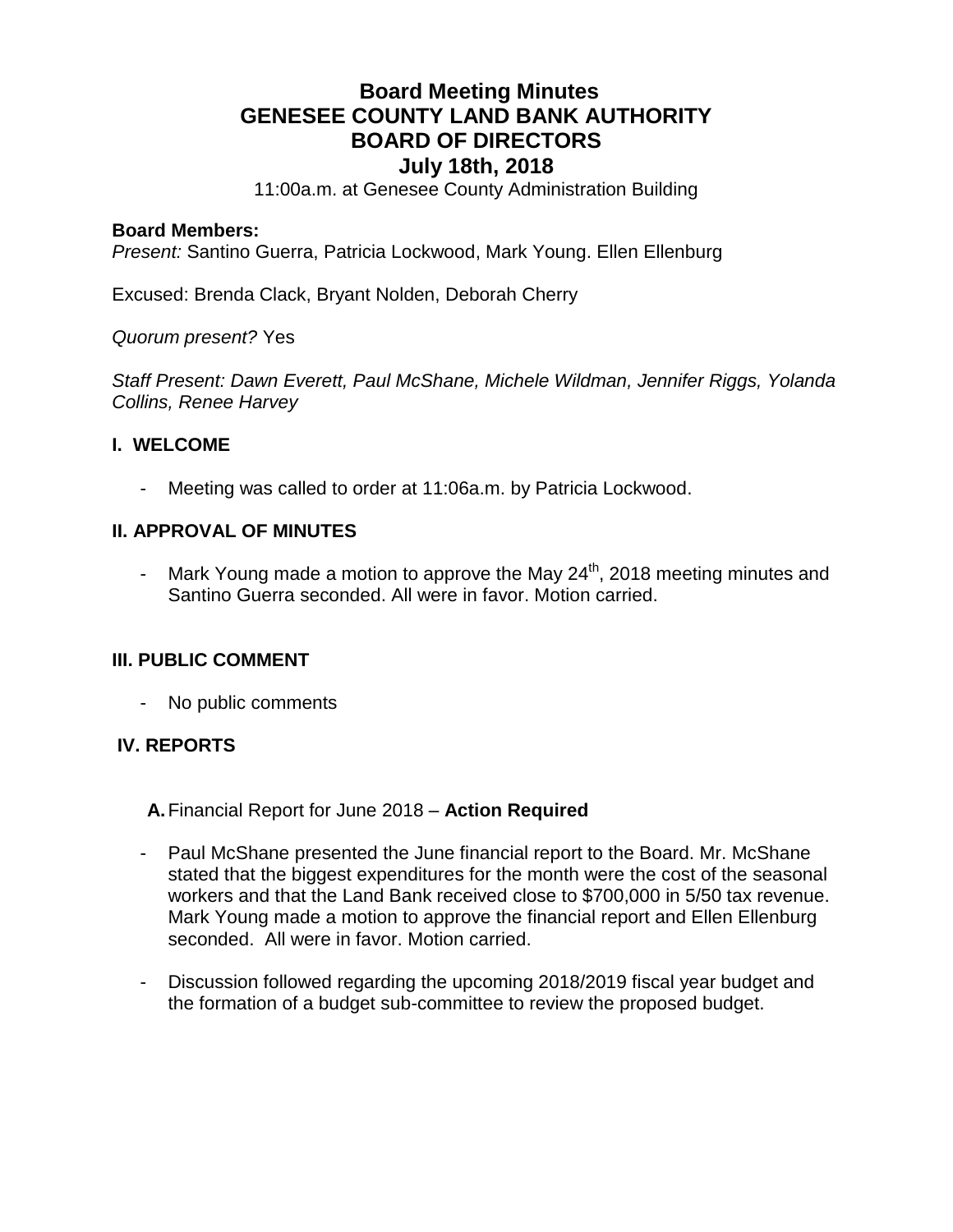- **B.**Sales Report for June 2018 **Action Required**
- Dawn Everett presented the Sales report to the Board for the month of June. Mrs. Everett stated that sales were around \$242,000(18 structures 30 lots). Mark Young made a motion to approve the sales report and Santino Guerra seconded. All were in favor. Motion carried.
- **C.**Demo Contracts Information Only

#### **V. Old Business**

#### **VI. New Business**

**A.** Request to Purchase– **Action Required**

-Jennifer Riggs presented: Dave and Sherry Smith needed approval to purchase after a Tax Foreclosure. Discussion Followed. Mark Young made a motion to approve and Ellen Ellenburg seconded. All were in favor. Motion carried.

#### **B.** Request to Purchase– **Action Required**

-Jennifer Riggs presented: James Diamond needed approval to purchase after a Tax Foreclosure. Discussion Followed. Mark Young made a motion to approve and Ellen Ellensburg seconded. All were in favor. Motion carried.

#### **C.** Request to Purchase– **Action Required**

-Dawn Everett presented: Satara Webster needed approval to purchase after a Tax Foreclosure. Discussion Followed. Mark Young made a motion to approve and Ellen Ellensburg seconded. All were in favor. Motion carried

## **D.** Multiple Party Purchase-**Action Required**

-Dawn Everett presented: Thomas Brewer and Jennifer Hayes needed approval to purchase. Mark Young made a motion to approve and Ellen Ellensburg seconded. All were in favor. Motion carried

#### **E.** City Of Flint Grants-**Action Required**

**-**Michele Wildman presented: \$30,000 CDBG funds to support the Land Bank's property maintenance program & \$200,000 in Home funds to support a debt service reduction at the Berridge Place. Discussion Followed. Mark Young made a motion to approve and Santino Guerra seconded. All were in favor. Motion carried

**VII.** Executive Director-See Packet

.

-Discussion Followed Mark Young made a motion to approve and Santino Guerra seconded. All were in favor. Motion carried

- **VIII. ADJOURN -** Meeting was adjourned at 11:30 am by Pat Lockwood
- **IX.** Respectfully Submitted by Yolanda Collins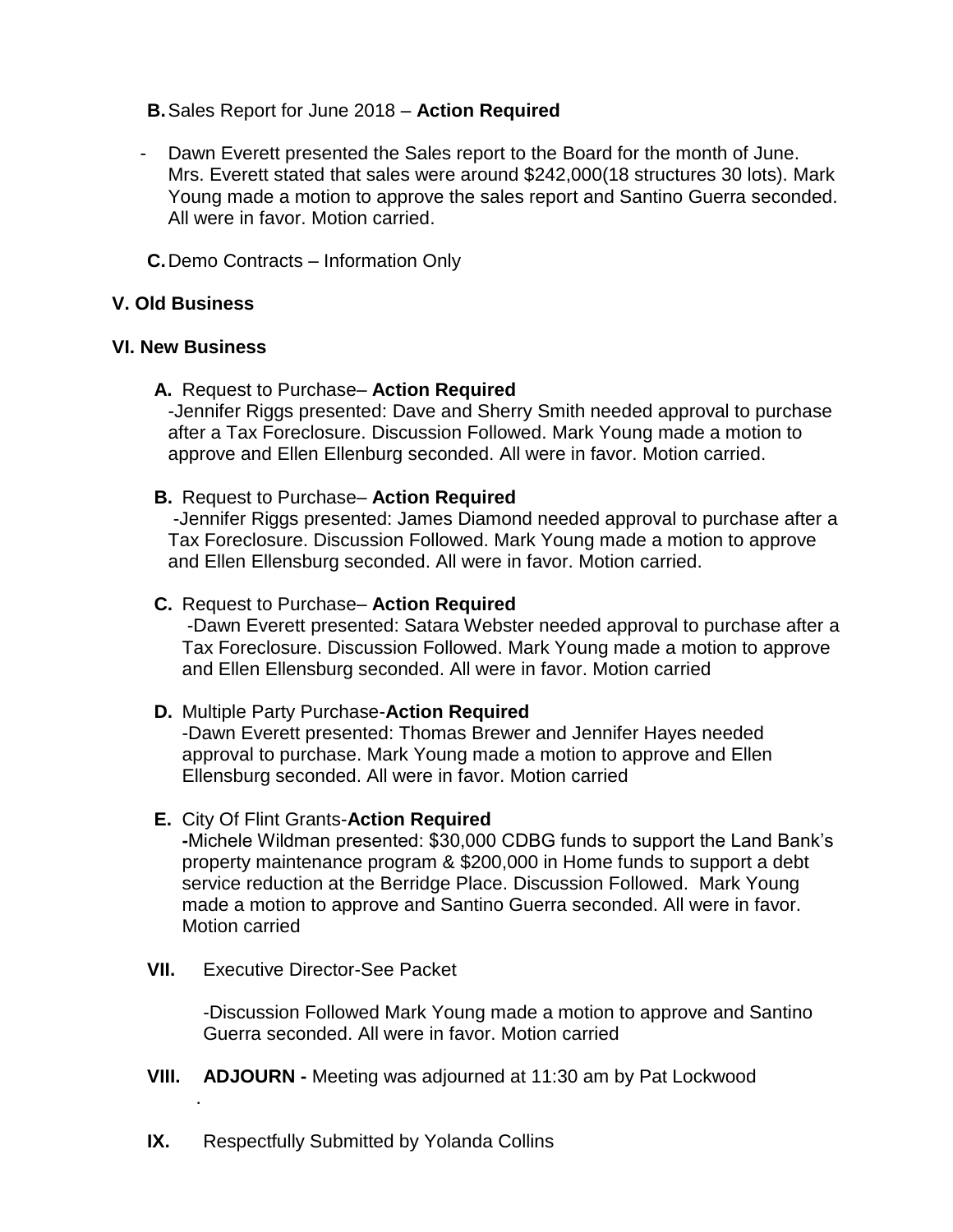# **Board Meeting Minutes GENESEE COUNTY LAND BANK AUTHORITY BOARD OF DIRECTORS August 15th, 2018**

11:00a.m. at Genesee County Administration Building

#### **Board Members:**

*Present:* Deborah Cherry Brenda Clack, Patricia Lockwood, Bryant Nolden, Mark Young. Ellen Ellenburg

Excused: Santino Guerra

*Quorum present?* Yes

*Staff Present: Renee Auten, Paul McShane, Michele Wildman, Jennifer Riggs, Yolanda Collins*

## **I. WELCOME**

Meeting was called to order at 11:03 a.m. by Deb Cherry.

## **II. APPROVAL OF MINUTES**

- Bryant Nolden made a motion to approve the July18, 2018 meeting minutes and Brenda Clack seconded. All were in favor. Motion carried.

## **III. PUBLIC COMMENT**

- Mark Baldwin 501 E. Gillespie Ave Flint, MI 48505. Mr. Baldwin concern was how the demos were prioritized in his neighborhood. Mr. Baldwin was redirected to the Land Bank staff for a follow-up.

## **IV. REPORTS**

**A.**Financial Report for July 2018 – **Action Required**

- Paul McShane presented the July 2018 financial report to the Board. Mr. McShane stated that their were no big expenditures at this time. The Lank Bank is within budget and a balanced budget is expected. Discussion Followed. Pat Lockwood made a motion to approve the financial report and Bryant Nolden seconded. All were in favor. Motion carried.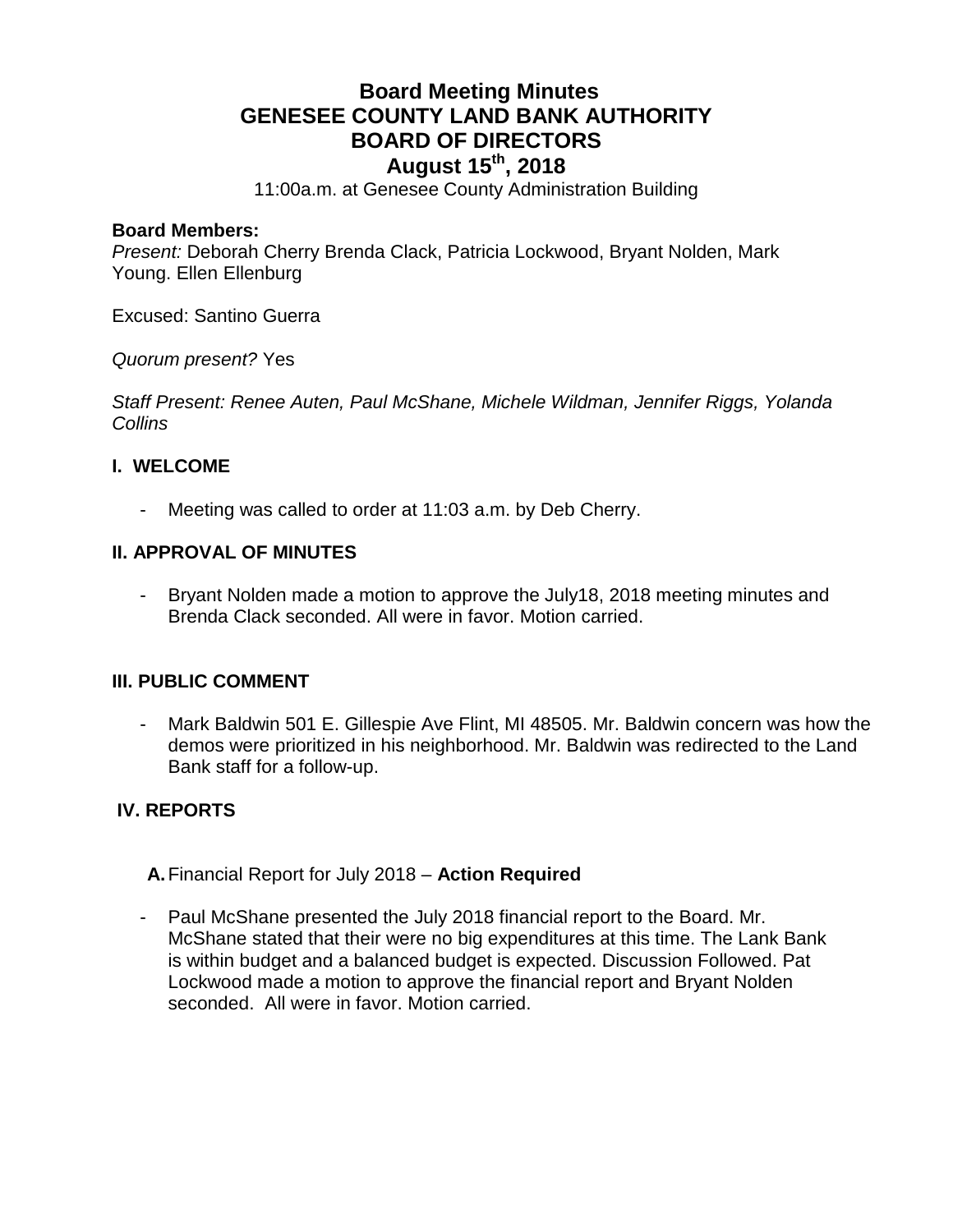## **B.**Sales Report for April 2018 – **Action Required**

- Renee Auten presented the Sales report to the Board for the month of July 2018. Mrs. Auten stated that sales were around \$527, 223 (28 Vacant Lots and 21 Structures). Bryant Nolden made a motion to approve the sales report and Brenda Clack seconded. All were in favor. Motion carried.
- **C.**Demo Contracts Information Only

# **V. Old Business**

# **VI. New Business**

**A.** Multiple Party Transfer– **Action Required**

-Renee Auten presented: Roy Persails and Jeremy Sutton applied to add Jeremy Sutton to Roy Persails current land contract. Discussion Followed. Bryant Nolden made a motion to approve and Pat Lockwood seconded. All were in favor. Motion carried.

**B.** Request To Purchase Property After Tax Foreclosure– **Action Required** -Jennifer Riggs presented: Daniel Perkins homeowner of 3115 Holly Rd applied for an adjacent vacant lot. Approval is needed due to a prior foreclosure Discussion Followed. Bryant Nolden made a motion to approve and Brenda Clack seconded. All were in favor. Motion carried.

## **C.** Multiple Property Purchase -**Action Required**.

-Jennifer Riggs presented: Danny Gibbs Sr. applied for an adjacent vacant lot. Mr. Gibbs has already purchased three lots and needs approval for the fourth lot. Bryant Nolden made a motion to approve and Mark Young seconded. All were in favor. Motion carried.

## **D.** Multiple Property Purchase -**Action Required**.

-Jennifer Riggs presented: HJC Property LLC applied for a vacant lot. HJC has already purchased four lots, so the board has to approve the fifth lot. Discussion Followed. Mark Young made a motion to approve and Bryant Nolden seconded. All were in favor. Motion carried.

## **E.** Multiple Party Transfer– **Action Required**

**-**Jennifer Riggs presented: Ms. T Muwwakkil (daughter) and Ms. M Muwwakkil applied for a vacant lot and needs approval due to more than one interested party taking ownership. Discussion Followed. Bryant Nolden made a motion to approve and Mark Young seconded. All were in favor. Motion carried

# **F.** Multiple Property Purchase -**Action Required**

**-**Jennifer Riggs presented: Mr. Phillip Kuczers homeowner of 1647 Montana Ave, applied for five vacant lots surrounding his property. The board has to approve any purchase over three. Discussion Followed. Bryant Nolden made a motion to approve and Mark Young seconded. All were in favor. Motion carried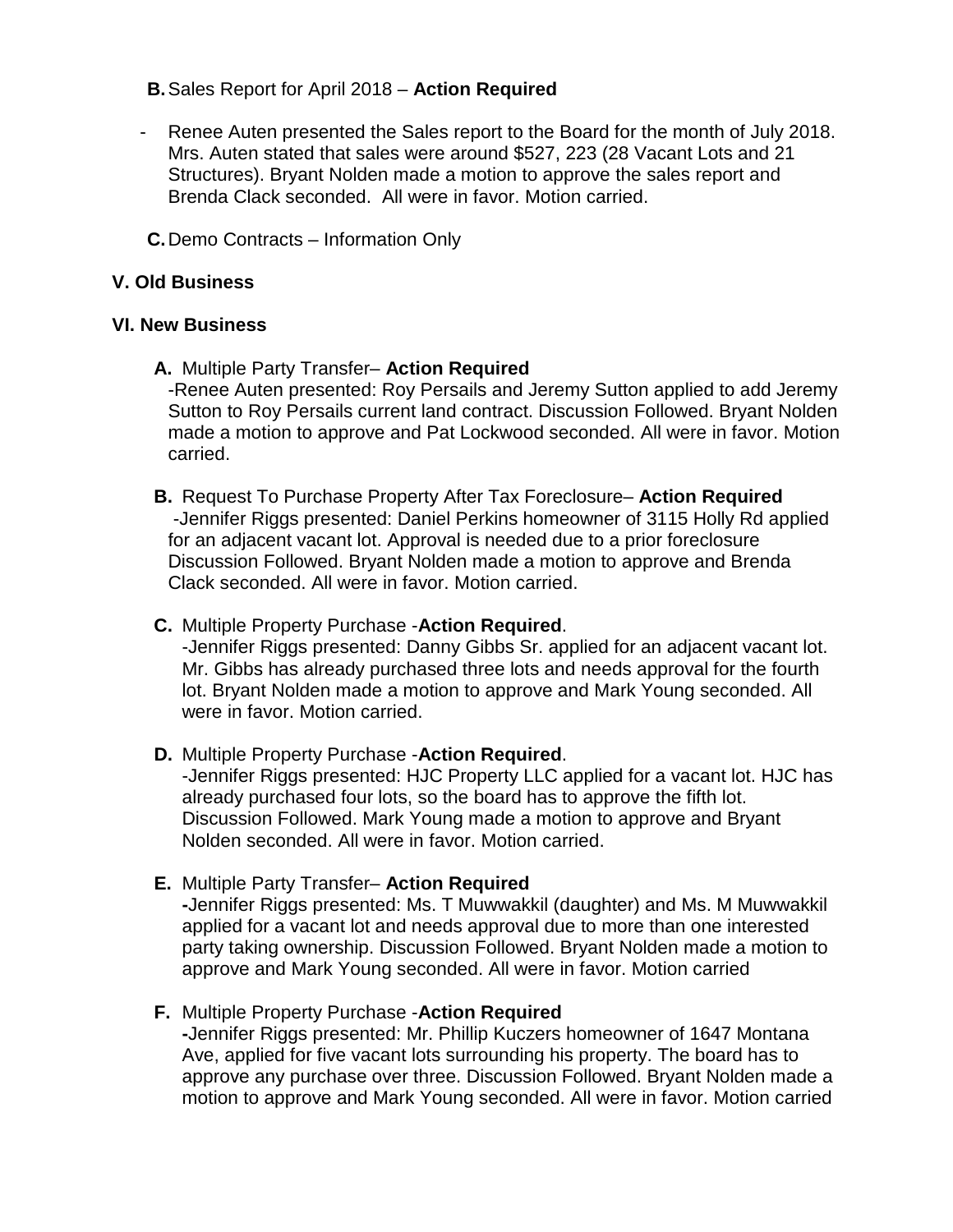- **G.** Request to sell to an Advisory Board Member-**Action Required -**Jennifer Riggs presented: Ms. Edna Sabucco homeowner of 1426 Maplewood Ave. and serves as a member of Land Bank's Citizen's Advisory Council applied for a vacant lot adjacent to her home. Due to Ms Sabucco serving on the Citizen's Advisory Council board needs to approve the purchase. Discussion Followed. Mark Young made a motion to approve and Bryant Nolden seconded. All were in favor. Motion carried
- **H.** Multiple Party Transfer– **Action Required**

-Jennifer Riggs presented: Dominika Grant and Joseph Veasey have jointly applied for the property at 1201 W. Mott Flint. The board needs to approve when the transfer involves more than one interested party taking ownership. Bryant Nolden made a motion to approve and Mark Young seconded. All were in favor. Motion carried

- **VII** Executive Director-See Packet -. Discussion Followed. Mark Young made a motion to approve and Bryant Nolden seconded. All were in favor. Motion carried
- **VIII. ADJOURN -** Meeting was adjourned at 11:28 am by Deb Cherry
- **IX.** Respectfully Submitted by Yolanda Collins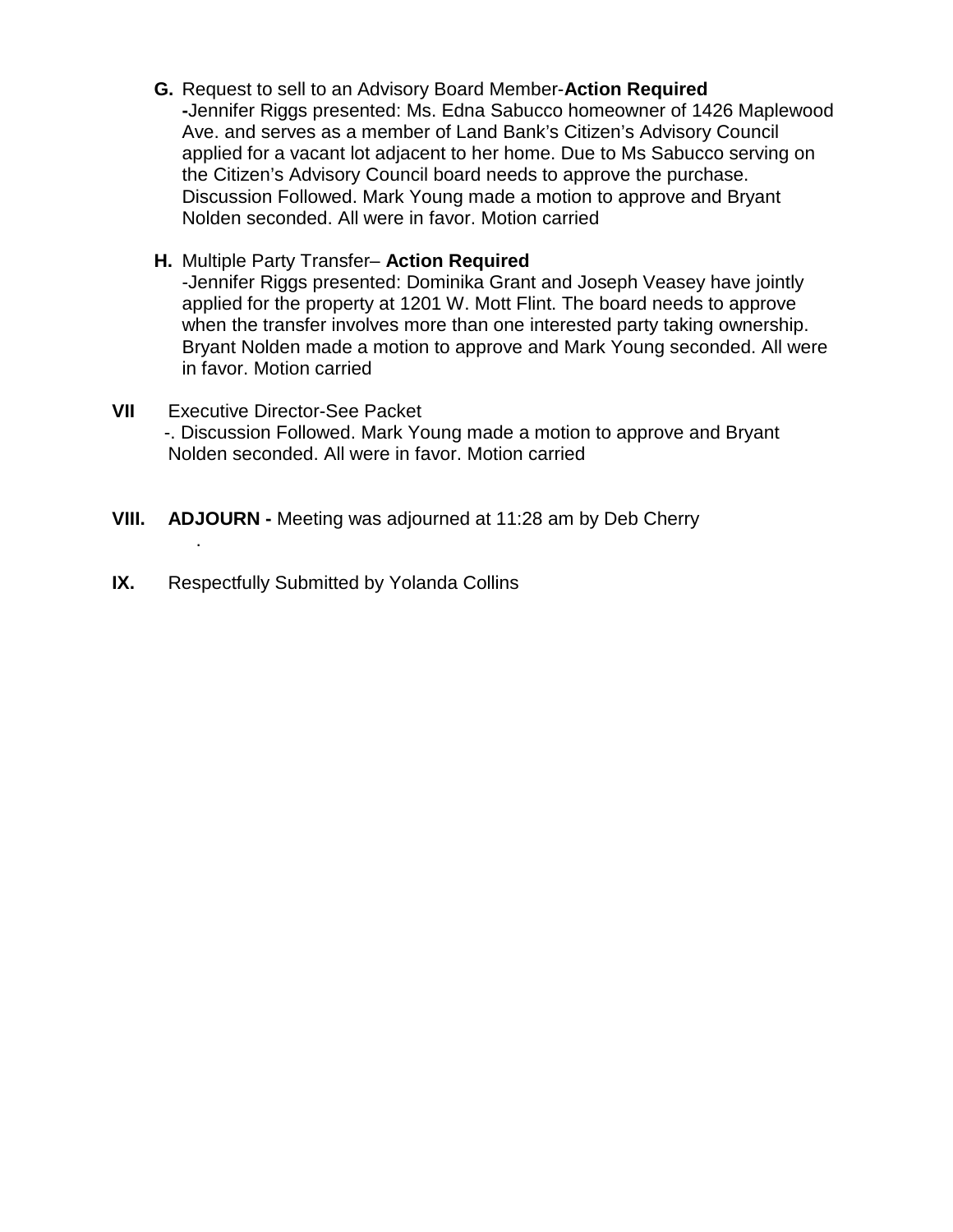# **Board Meeting Minutes GENESEE COUNTY LAND BANK AUTHORITY BOARD OF DIRECTORS September 19, 2018**

11:00a.m. at Genesee County Administration Building

#### **Board Members:**

*Present:* Deborah Cherry, Brenda Clack, Bryant Nolden, Mark Young, Santino Guerra

Excused: Ellen Ellenburg, Pat Lockwood

*Quorum present?* Yes

*Staff Present: Dawn Everett, Paul McShane, Michele Wildman, Jennifer Riggs, Yolanda Collins, Faith Finholm*

#### **I. WELCOME**

Meeting was called to order at 11:04 a.m. by Deb Cherry.

## **II. APPROVAL OF MINUTES**

Bryant Nolden made a motion to approve the Sept 19, 2018 meeting minutes and Brenda Clack seconded. No Discussion. All were in favor. Motion carried.

## **III. PUBLIC COMMENT**

- Glenn Wilson President Of Community First wants to be reconsidered for the property at 810 S. Ballenger Hwy. Board stated that it was on the agenda to be discussed.
- Jeremiah Buggs 6838 Duran Dr. wants to buy from the Land Bank but he has a foreclosure from 10 years ago. Mr. Buggs was directed to speak with the sales staff at the office because the sales policy has changed.
- Charlotte Lancaster 2524 Clio Rd of Building Strong Women, Inc., a non-profit organization wants to purchase 2518 Clio Rd from Land Bank. Building Strong Women, Inc. currently has delinquent property taxes in their name. Land Bank sales policy does not allow for this sale to proceed. Ms. Lancaster was referred to the County Treasurer Office for property tax assistance and to Land Bank Sales Staff to discuss options for the property.
- State Representative Sheldon Neely spoke in support of Building Strong Woman.

## **IV. REPORTS**

**A.**Financial Report for August 2018 – **Action Required**

Paul McShane presented the August 2018 financial report to the Board. Mr. McShane stated that this was the last month of the current fiscal year and a balanced budget is expected. Discussion Followed. Bryant Nolden made a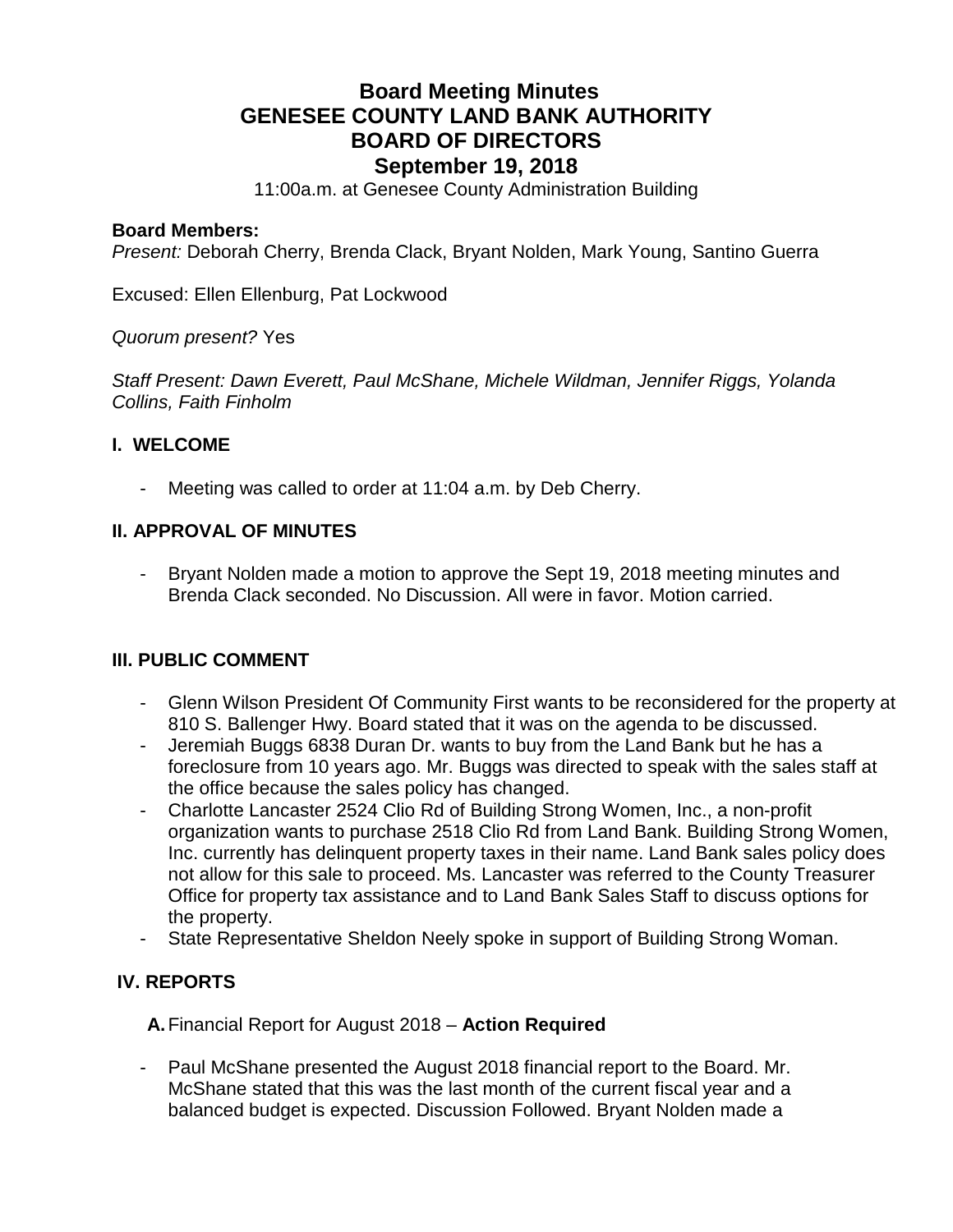motion to approve the financial report and Brenda Clack seconded. All were in favor. Motion carried.

- **B.**Budget 2018-2019- **Action Required**
- Paul McShane presented the 2018-2019 Budget to the Board. Discussion Followed. Bryant Nolden made a motion to approve the 2018-2019 Budget and Brenda Clack seconded. All were in favor. Motion carried
- **C.**Sales Report for August 2018 **Action Required**
- Dawn Everett presented the Sales report to the Board for the month of August 2018. Mrs. Everett stated that sales were around \$340,000 (33 Vacant Lots and 16 Structures). Mark Young made a motion to approve the sales report and Bryant Nolden seconded. All were in favor. Motion carried.
- **D.**Demo Contracts Information Only

## **V. Old Business**

#### **VI. New Business**

- **A.** Citizens Advisory Council (CAC) Sale– **Action Required** -Dawn Everett presented: Mr. Erik Loper a member of the Land Bank's CAC requested to purchase commercial properties at 6006 Clio Rd and 6015 Clio Rd.. Discussion Followed. Bryant Nolden made a motion to approve and Mark Young seconded. All were in favor. Motion carried.
- **B.** Multiple Property Purchase -**Action Required**

-Dawn Everett presented: Kyle Nudd had the second highest bid on 5012 Torrey Rd, but has purchased three other properties in the past 12 months which requires approval. Bryant Nolden made a motion to approve and Brenda Clack seconded. All were in favor. Motion carried.

**C.** 810 Ballenger Sale -**Action Required**.

-Dawn Everett presented: McLaren Hospital CEO Chad Grant spoke of the hospital current plans with the property. Discussion with Glenn Wilson of Communities First Followed. Bryant Nolden made a motion to approve and Mark Young seconded. Four Board Members voted in favor. One opposed. Motion carried.

**D.** Demolition Policy Sale -**Action Required**.

- Dawn Everett presented: Stephen Campanella wants to purchase and rehab 3815 Brownell. Mark Young made a motion to approve and Bryant Nolden seconded. All were in favor. Motion carried.

**E.** Multiple Party Transfer– **Action Required -**Jennifer Riggs presented: James Wilson (father) and Carla Wilson (daughter)

wants to purchase a VL 46-25-155-002. Discussion Followed. Bryant Nolden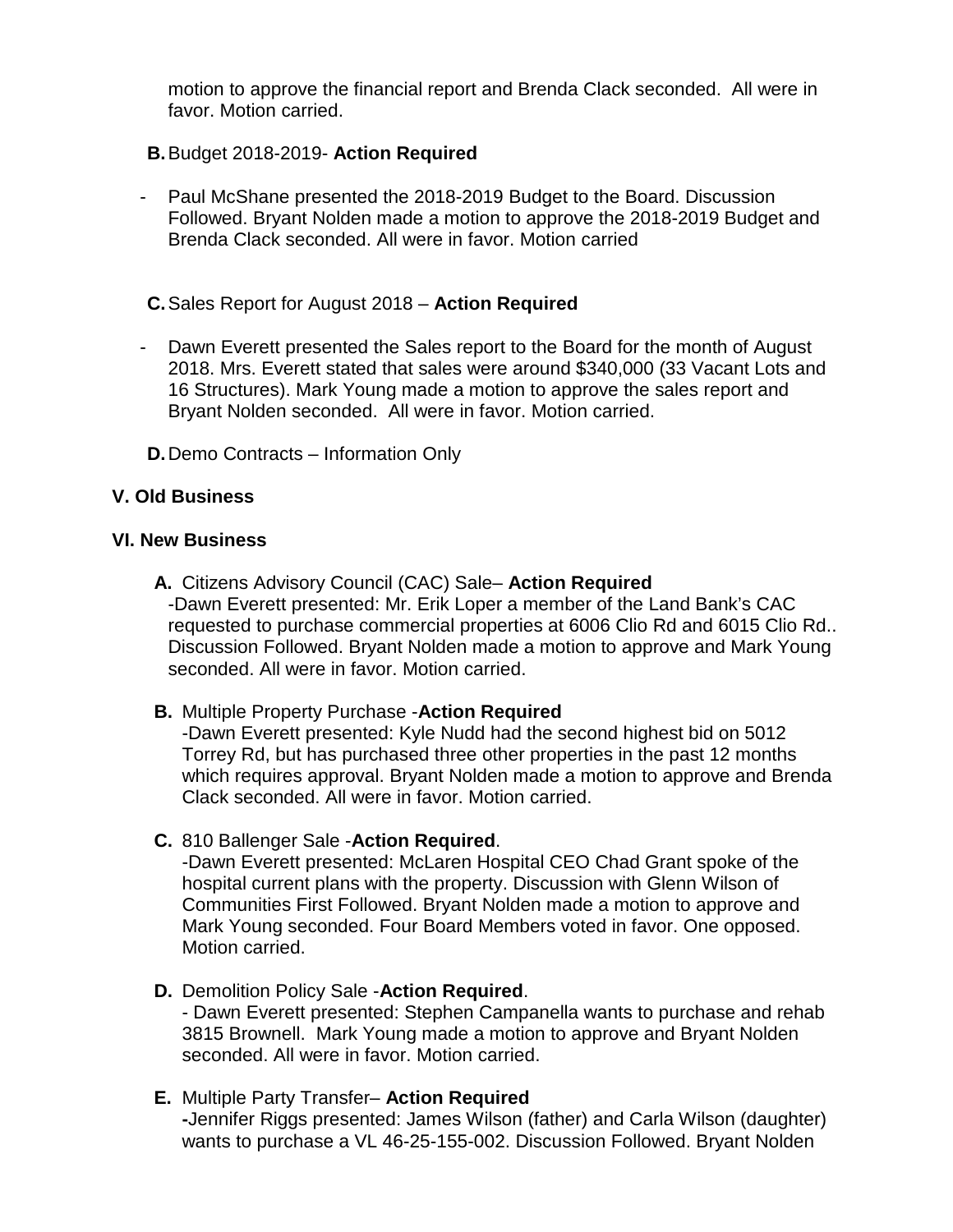made a motion to approve and Mark Young seconded. All were in favor. Motion carried

# **F.** Multiple Property Purchase -**Action Required**

**-**Jennifer Riggs presented: William Metcalf wants to purchase VL 41-04-377- 009 & 41-04-459-029 which are adjacent to his rental properties. Mr. Metcalf has already bought two other properties this year. Mark Young made a motion to approve and Santino Guerra seconded. All were in favor. Motion carried

## **G.** Governmental Property Sale -**Action Required**

**-**Faith Finholm presented: 47-32-276-007 Land Bank is seeking to partner with Michigan Department Of Environmental Quality, so that they can purse a grant through the EPA for site clean-up. The funding being pursued would require a transfer to a state agency, most likely the Michigan Land Bank Fast Track Authority. Discussion Followed. Mark Young made a motion to approve and Bryant Nolden seconded. All were in favor. Motion carried

#### **VII** Executive Director-See Packet -. Discussion Followed. Mark Young made a motion to approve and Santino Guerra seconded. All were in favor. Motion carried

- **VIII. ADJOURN -** Meeting was adjourned at 12:09 pm by Deb Cherry
- **IX.** Respectfully Submitted by Yolanda Collins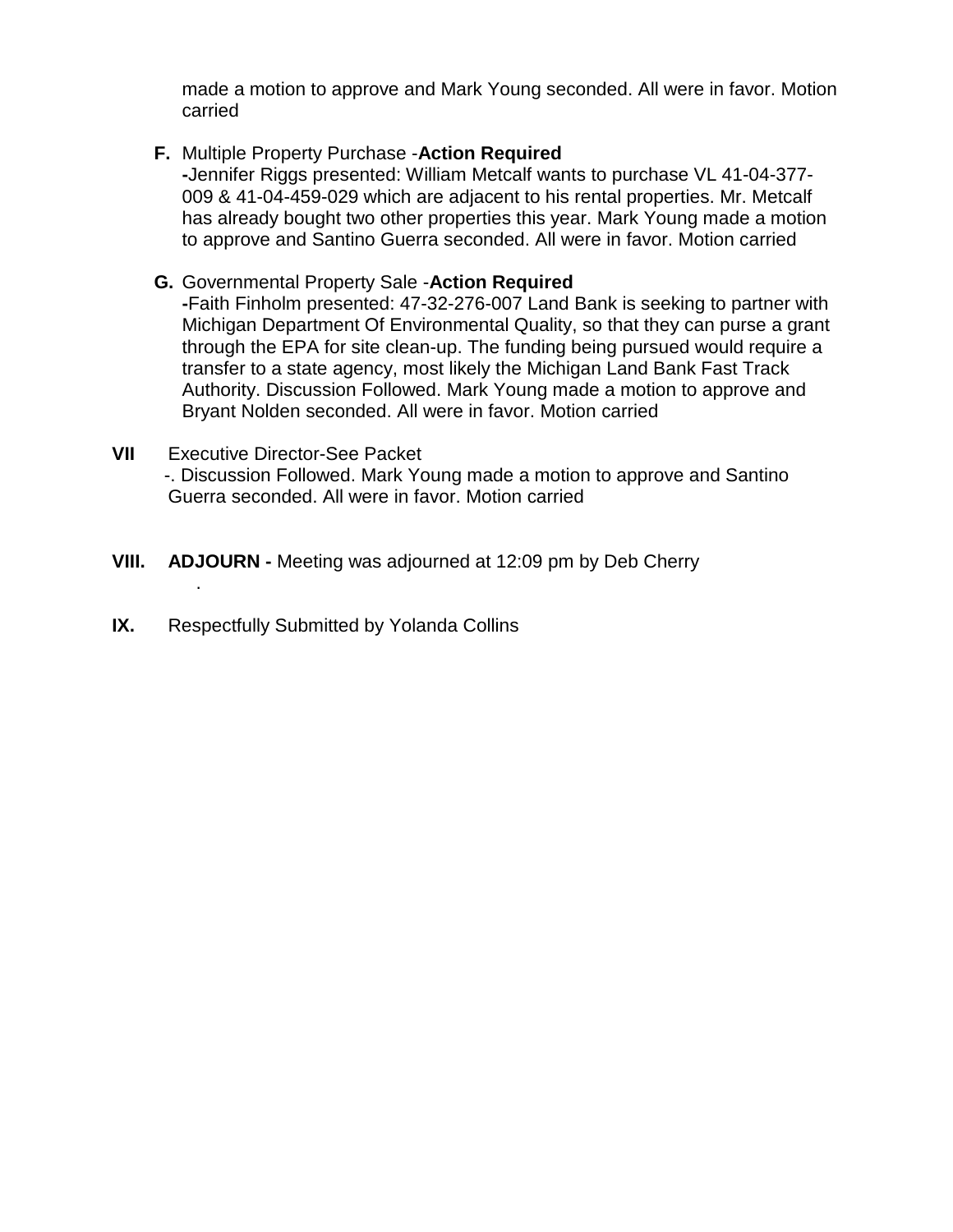## **Board Meeting Minutes GENESEE COUNTY LAND BANK AUTHORITY BOARD OF DIRECTORS October 17th, 2018**

11:00a.m. at Genesee County Administration Building

#### **Board Members:**

*Present:* Deborah Cherry, Brenda Clack, Bryant Nolden, Mark Young, Santino Guerra. Pat Lockwood & Ellen Ellenburg

Excused:

*Quorum present?* Yes

*Staff Present: Dawn Everett, Paul McShane, Michele Wildman, Jennifer Riggs, Yolanda Collins*

## **I. WELCOME**

- Meeting was called to order at 11:08 a.m. by Deb Cherry.

## **II. APPROVAL OF MINUTES**

- Mark Young made a motion to approve the Oct. 17, 2018 meeting minutes and Brenda Clack seconded. No Discussion. All were in favor. Motion carried.

## **III. PUBLIC COMMENT**

## **IV. REPORTS**

**A.**Financial Report for October 2018 – **Action Required**

- Paul McShane presented the October 2018 financial report to the Board. Mr. McShane stated that the end of the fiscal year is in good standing with just audit work to complete. Mr. McShane also stated that a 5 year RFP was sent out. Discussion Followed.
- Mark Young made a motion to extend the current Auditor for one year and let the RFP run it's course. Bryant Nolden supported the motion
- Bryant Nolden made a motion to approve the financial report and Mark Young seconded. All were in favor. Motion carried.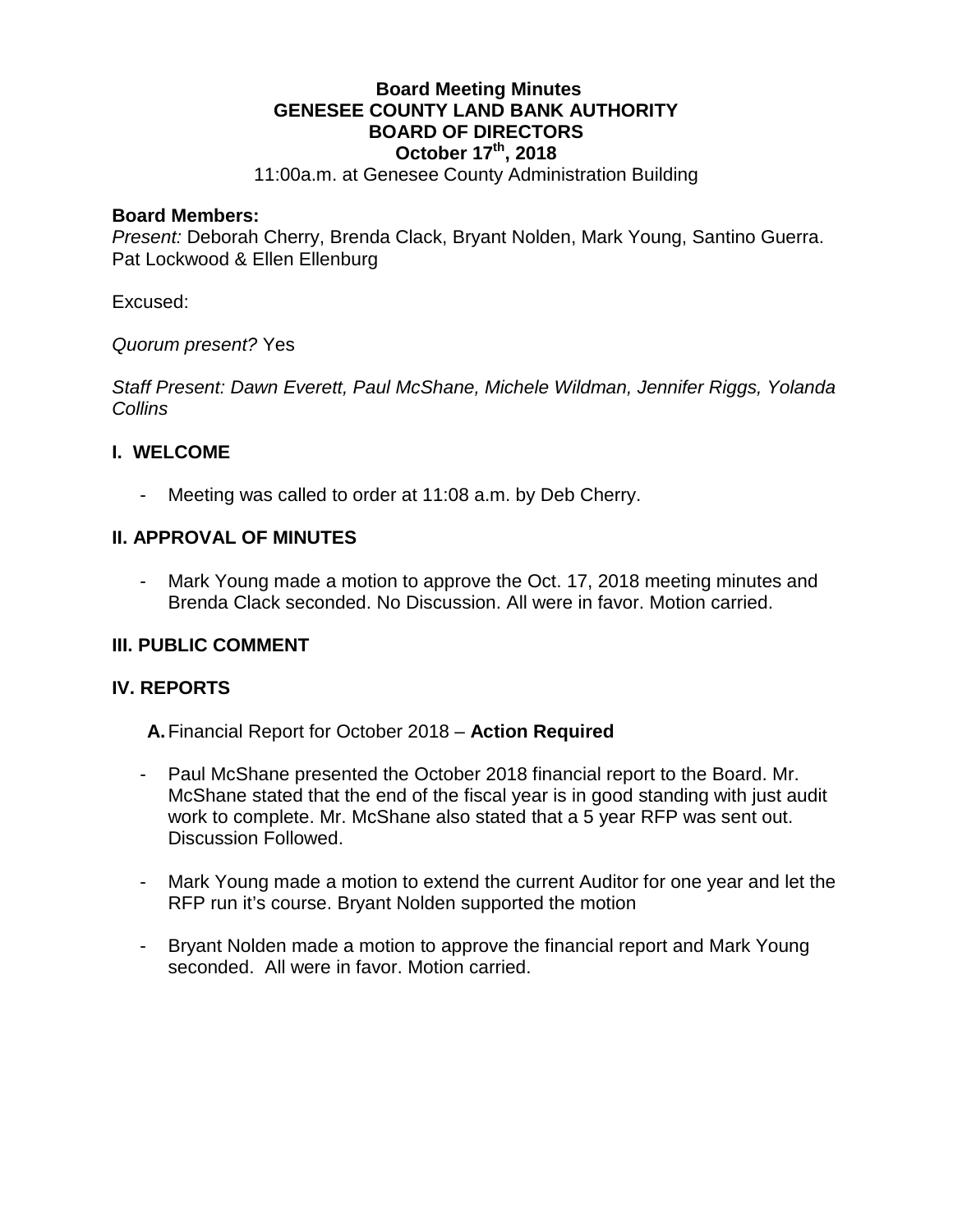# **B.**Sales Report for October 2018 – **Action Required**

- Dawn Everett presented the Sales report to the Board for the month of October 2018. Mrs. Everett stated that sales for the end of the fiscal year were a quarter of a million above budget with 640 units sold. Average sale for the fiscal year for a Land Contract was \$6500 and Featured Home was \$7600.Bryant Nolden made a motion to approve the sales report and Mark Young seconded. All were in favor. Motion carried.
- **C.**Demo Contracts Information Only

# **V. Old Business**

## **VI. New Business**

- **A.** Multiple Parcel Purchase **Action Required** -Jennifer Riggs presented: Mr. Harold & Mrs. Morgan request to jointly purchase an adjacent vacant lot. Discussion Followed. Mark Young made a motion to approve and Bryant Nolden seconded. All were in favor. Motion carried.
- **B.** Multiple Parcel Purchase -**Action Required**

-Jennifer Riggs presented: ALA Real Estate request to purchase a vacant lot, but has purchased more than four other properties in the past 12 months which requires approval. Mark Young made a motion to approve and Bryant Nolden seconded. All were in favor. Motion carried.

## **C.** Multiple Party Transfer -**Action Required**.

-Jennifer Riggs presented: Mr. Robert Black Sr. & Mr. Robert Black Jr. request to purchase jointly. Discussion Followed. Bryant Nolden made a motion to approve and Mark Young seconded. All in favor.. Motion carried.

#### **D.** Purchase after Tax Foreclosure– **Action Required -**Jennifer Riggs presented: Mr. Aaron Dionne requested to purchase an adjacent vacant lot but had a 2013 tax foreclosure. Discussion Followed. Brenda Clack made a motion to approve and Bryant Nolden seconded. All were in favor. Motion carried

#### **VII** Executive Director-See Packet - Discussion Followed. Pat Lockwood made a motion to approve and Mark Young seconded. All were in favor. Motion carried

## **VIII** Sales Presentation

- Dawn Everett presented to the Board two key focus points from the Lean Process Implementation Training. The team will be implementing Property Driven Open Houses VS. Application submission. The other will be including A Suggested Starting Bid.
- **IX. ADJOURN -** Meeting was adjourned at11:55a.m. pm by Deb Cherry
- . **X.** Respectfully Submitted by Yolanda Collins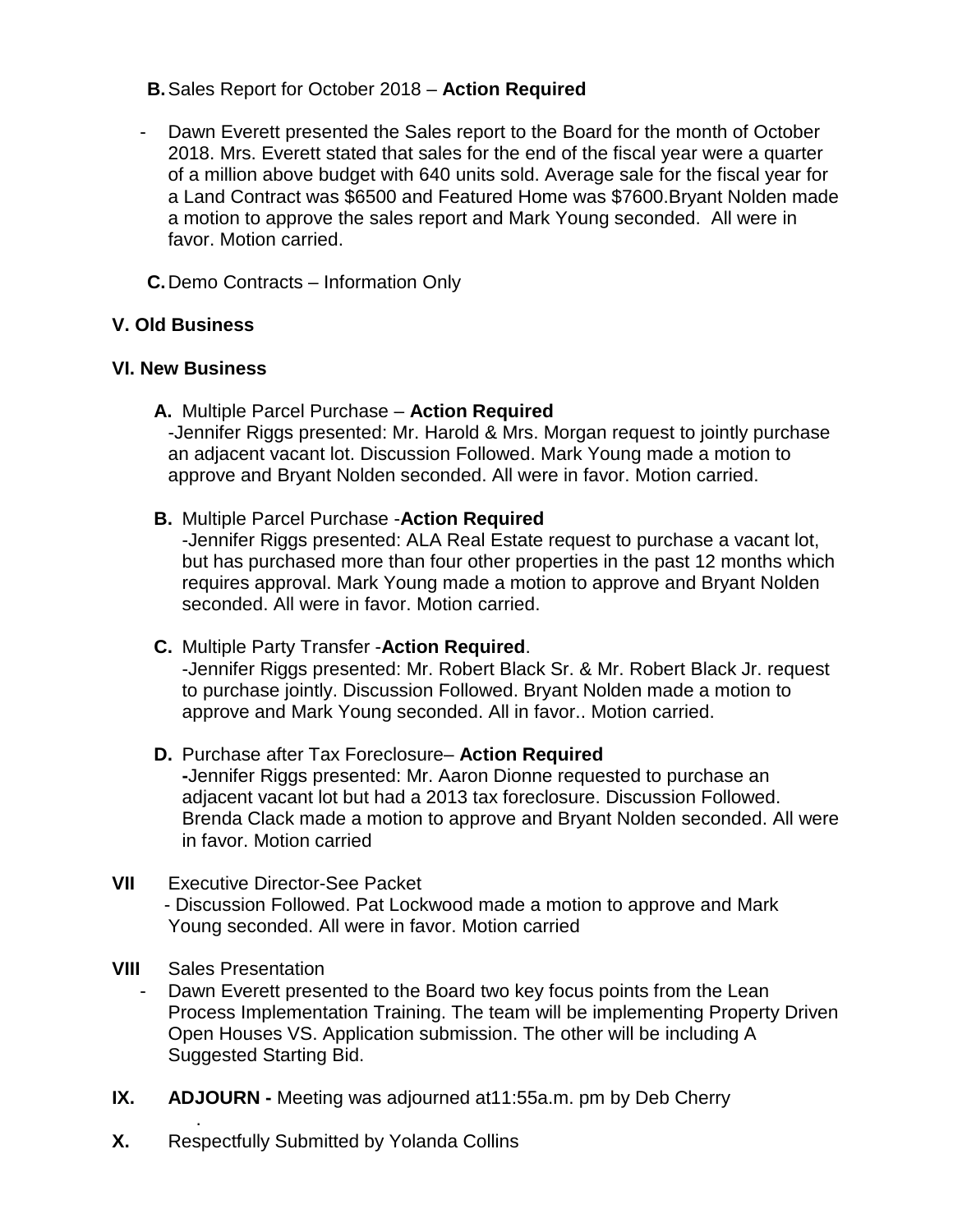# **Board Meeting Minutes GENESEE COUNTY LAND BANK AUTHORITY BOARD OF DIRECTORS November 21 , 2018**

11:00a.m. at Genesee County Administration Building

#### **Board Members:**

*Present:* Deborah Cherry, Brenda Clack, Bryant Nolden, Mark Young, Santino Guerra

Excused: Ellen Ellenburg, Pat Lockwood

*Quorum present?* Yes

*Staff Present: Dawn Everett, Paul McShane, Michele Wildman, Yolanda Collins*

#### **I. WELCOME**

- Meeting was called to order at 11:08 a.m. by Deb Cherry.

## **II. APPROVAL OF MINUTES**

- Bryant Nolden made a motion to approve the October 21st, 2018 meeting minutes and Brenda Clack seconded. No Discussion. All were in favor. Motion carried.

#### **III. PUBLIC COMMENT**

-None

## **IV. REPORTS**

**A.**Financial Report for October 2018 – **Action Required**

Paul McShane presented the October 2018 financial report to the Board. Mr. McShane stated that this was the first month of the current fiscal year and finance is preparing for auditors. Bryant Nolden made a motion to approve the financial report and Brenda Clack seconded. All were in favor. Motion carried.

## **B.**Sales Report for October 2018 – **Action Required**

- Dawn Everett presented the Sales report to the Board for the month of October 2018. Mrs. Everett stated that sales were around \$300.000 (15 Vacant Lots and 15 Structures). Bryant Nolden made a motion to approve the sales report and Santino Guerra seconded. All were in favor. Motion carried.
- **C.**Demo Contracts Information Only

## **V. Old Business**